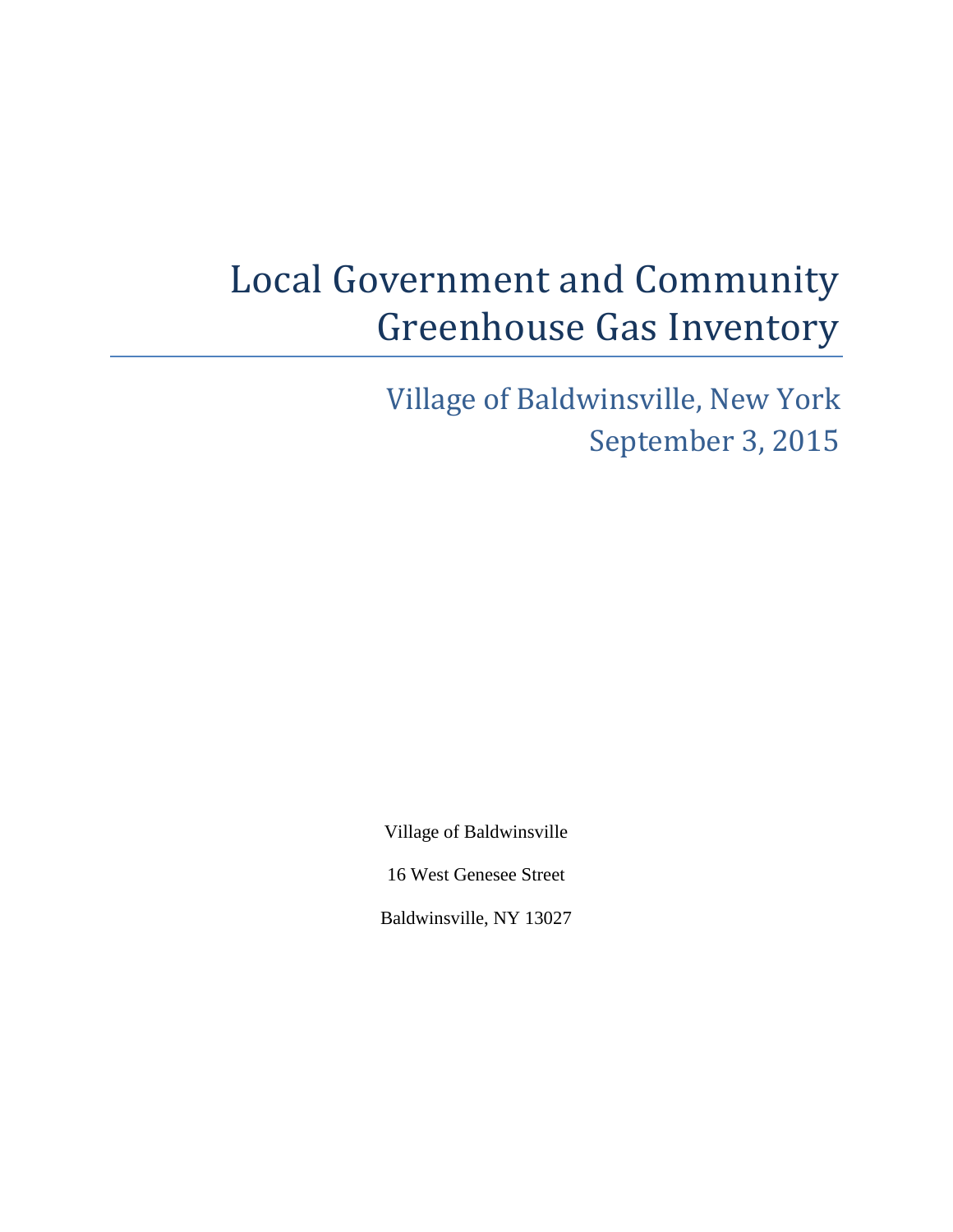## **Table of Contents**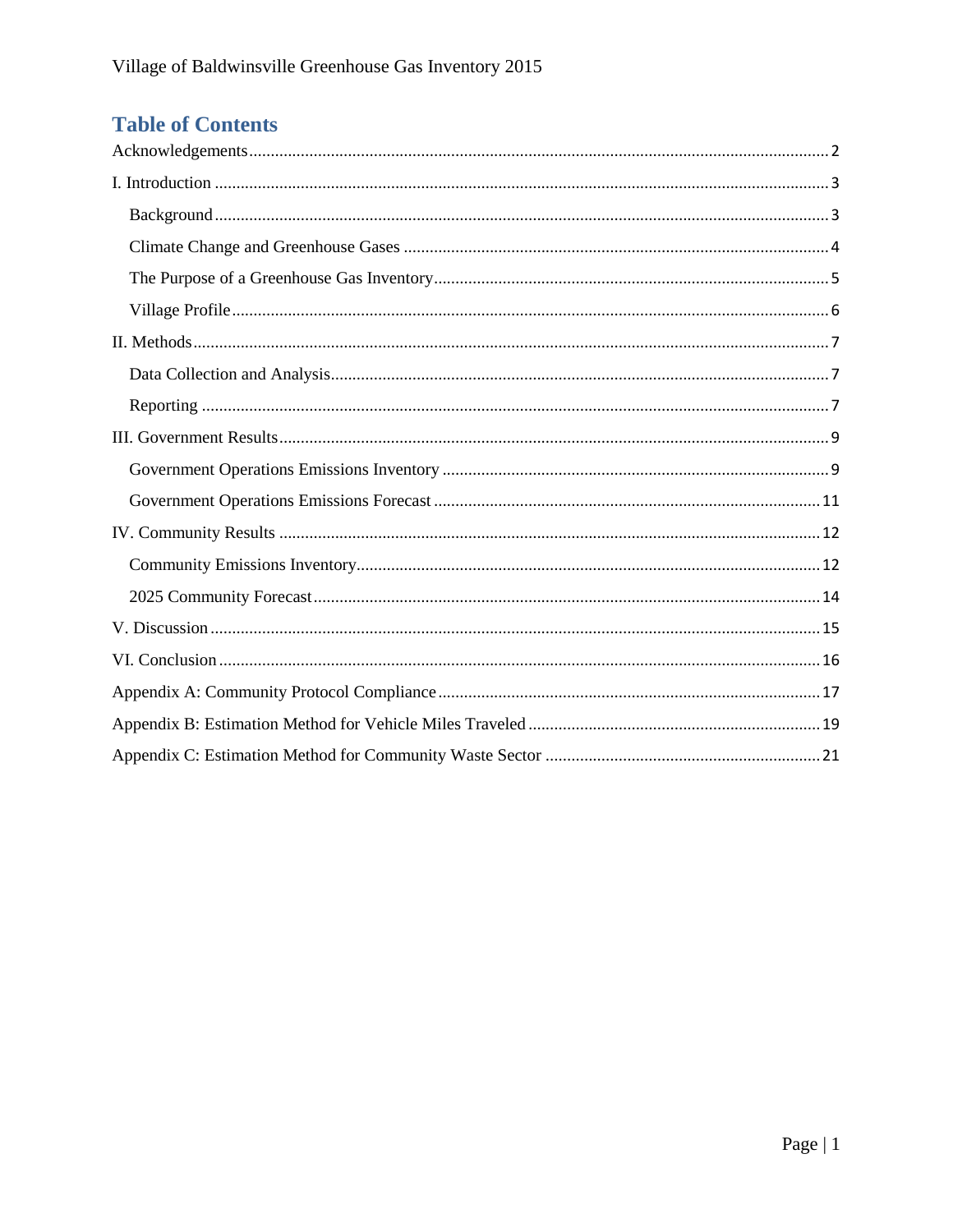## <span id="page-2-0"></span>**Acknowledgements**

The Village of Baldwinsville would like to acknowledge the contributions made to this report by the following:

#### **Village of Baldwinsville**

Maureen Butler, Clerk Stephen Darcangelo, Village Engineer Gregg Humphrey, Code Enforcement Officer Linda Ross, Deputy Clerk

#### **ICLEI Local Governments for Sustainability**

#### **Central New York Regional Planning and Development Board** Chris Carrick, Energy Program Manager

Amanda Sopchak, Planner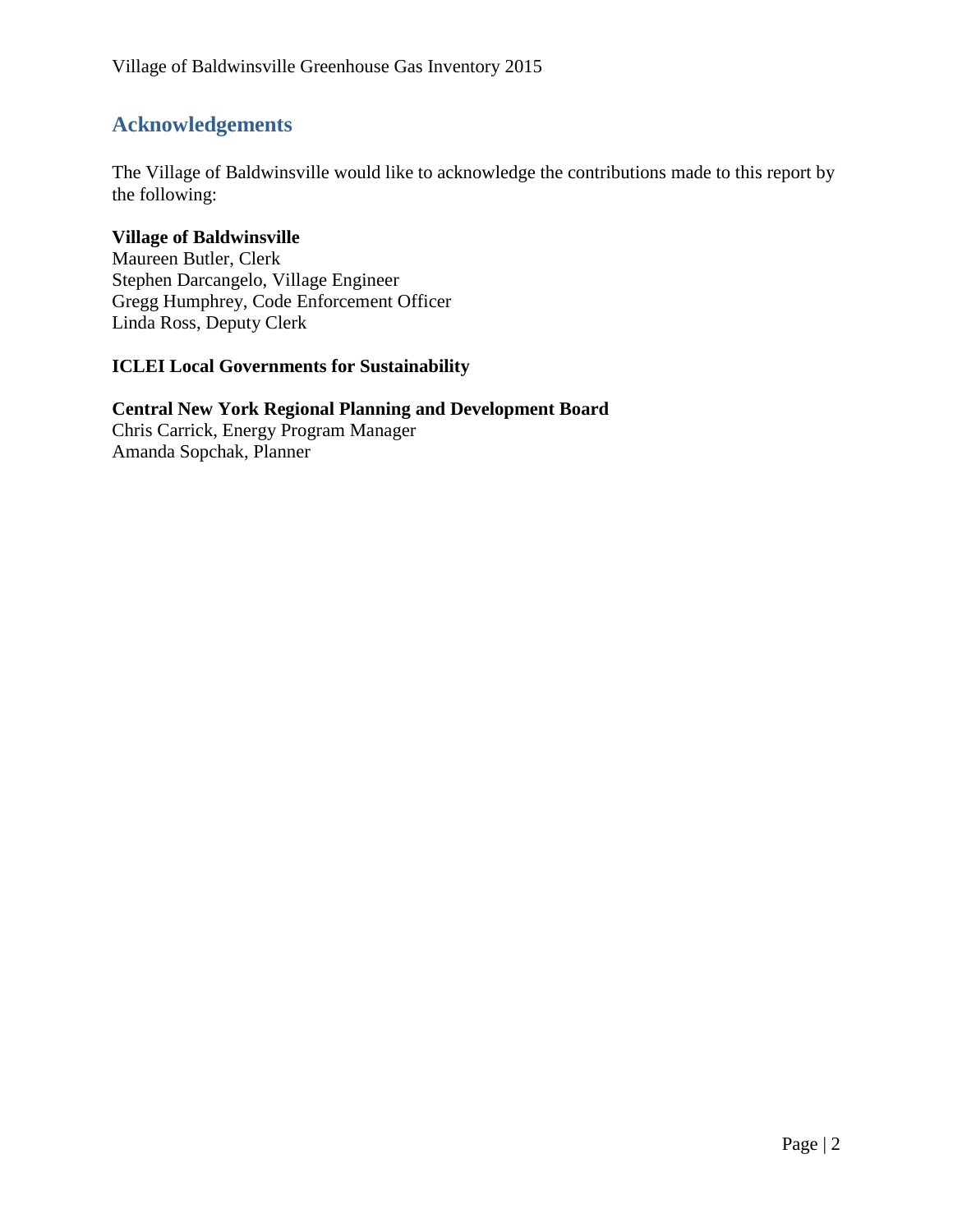## <span id="page-3-0"></span>**I. Introduction**

#### <span id="page-3-1"></span>**Background**

The Village of Baldwinsville has adopted the Climate Smart Communities Pledge as a commitment to greenhouse gas (GHG) emission reduction and climate change mitigation. The Climate Smart Communities Program represents a partnership between New York State and local governments to reduce energy use and GHG emissions. Major steps involved in the program include:

- 1. Adopting the Climate Smart pledge
- 2. Compiling a GHG inventory
- 3. Developing a plan to reduce emissions (Climate Action Plan), and
- 4. Carrying out sustainable development projects.

ICLEI-Local Governments for Sustainability recommends a similar path to follow with 5 milestones (see Figure 1).

The first step in climate action planning is to compile a GHG inventory. A GHG emissions inventory is an audit of activities that contribute to the release of emissions. For this GHG inventory, energy use and waste generation information was gathered and methods of calculation explained in the Local Government Operations Protocol (LGOP) and the US Community Operations Protocol developed by ICLEI-Local Governments for Sustainability were utilized to generate emissions figures. Data for municipal and community-wide energy use and waste production were entered into ICLEI's ClearPath software. The outputs were aggregated into metric tons of  $CO<sub>2</sub>$  equivalent, and emissions were delineated by sector, source, and scope. Data from the inventory will guide policy decisions and energy improvements, inform sustainability projects, and build public support for broader sustainability initiatives in the Village of Baldwinsville.



**Figure 1: ICLEI-Local Governments for Sustainability's 5 Milestone Process**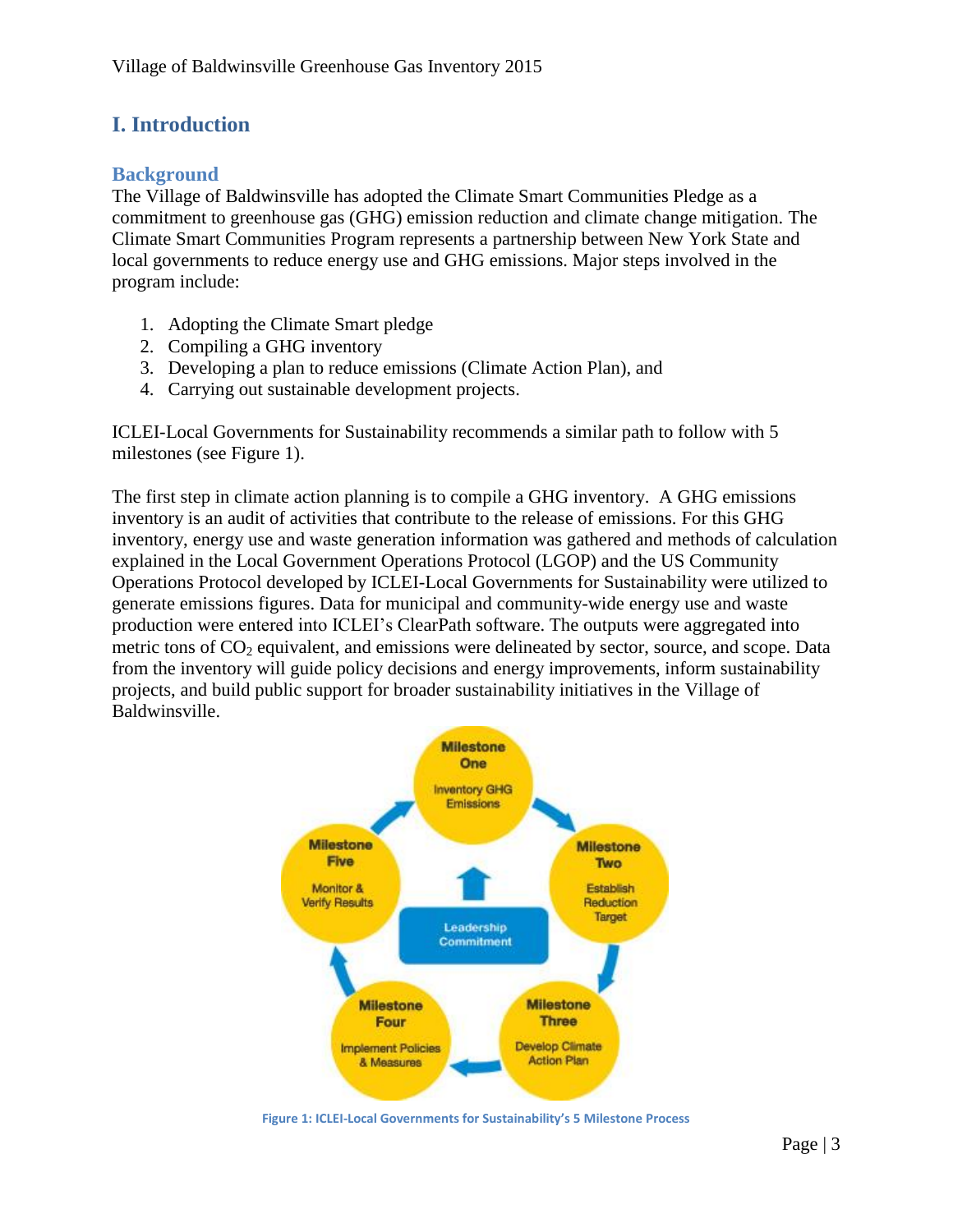## <span id="page-4-0"></span>**Climate Change and Greenhouse Gases**

New York State outlined projected climate impacts and vulnerabilities during the 2011 ClimAid assessment and 2014 report update. 1 The ClimAid report projects changes to ecosystems, with the increased presence of invasive species and shifts in tree composition, while water quality and quantity may also be impacted due to changes in precipitation. Furthermore, there may be beneficial economic impacts, such as a longer recreation season in the summer, and a longer growing season for the agricultural sector due to rising temperatures. Scientific evidence suggests that the impacts of global climate change will be different in various regions, and will include temperature shifts, sea level rise, and human health risks.

Climate change is increasingly recognized as a global concern. Scientists have documented changes to the Earth's climate including the rise in global average temperatures, as well as sea levels, during the last century. An international panel of leading climate scientists, the Intergovernmental Panel on Climate Change (IPCC), was formed in 1988 by the World Meteorological Organization and the United Nations Environment Programme to provide objective and up-todate information regarding the changing climate. In its 2007 Fourth Assessment Report, the IPCC states that there is **a greater than 95 percent chance that rising global** 

l



**Figure 1: The Greenhouse Effect**

**average temperatures, observed since 1750, are primarily a result of greenhouse gas (GHG)-emitting human activities.<sup>2</sup>**

The rising trend of human-generated GHG emissions is a global threat. The increased presence of these gases affects the warming of the planet by contributing to the natural greenhouse effect, which warms the atmosphere and makes the earth habitable for humans and other species (see Figure 2).<sup>3</sup> Mitigation of GHGs is occurring in all sectors as a means of reducing the impacts of this warming trend. However, scientific models predict that some effects of climate change are inevitable no matter how much mitigative action is taken now. Therefore, climate mitigation actions must be paired with adaptation measures in order to continue efforts to curb emissions contributions to global warming, while adapting communities so that they are able to withstand climate change impacts and maintain social, economic, and environmental resilience in the face of uncertainty. Climate adaptation can take shape through infrastructure assessments and emergency planning, as well as through educational efforts to raise public awareness about potential climate change impacts. In New York State, regional climate change impact and

<sup>&</sup>lt;sup>1</sup> NYS. 2011. ClimAid. [http://www.nyserda.ny.gov/Publications/Research-and-Development/Environmental/EMEP-](http://www.nyserda.ny.gov/Publications/Research-and-Development/Environmental/EMEP-Publications/Response-to-Climate-Change-in-New-York.aspx)[Publications/Response-to-Climate-Change-in-New-York.aspx,](http://www.nyserda.ny.gov/Publications/Research-and-Development/Environmental/EMEP-Publications/Response-to-Climate-Change-in-New-York.aspx) and 2014 updates available at [www.nyserda.ny.gov/ClimAID](http://www.nyserda.ny.gov/ClimAID)

<sup>&</sup>lt;sup>2</sup> NYS. 2011. ClimAid. [http://www.nyserda.ny.gov/Publications/Research-and-Development/Environmental/EMEP-](http://www.nyserda.ny.gov/Publications/Research-and-Development/Environmental/EMEP-Publications/Response-to-Climate-Change-in-New-York.aspx)[Publications/Response-to-Climate-Change-in-New-York.aspx](http://www.nyserda.ny.gov/Publications/Research-and-Development/Environmental/EMEP-Publications/Response-to-Climate-Change-in-New-York.aspx)

<sup>&</sup>lt;sup>3</sup> IPCC. 2007. Fourth Assessment Report. [http://www.ipcc.ch/publications\\_and\\_data/ar4/wg2/en/ch18s18-6.html](http://www.ipcc.ch/publications_and_data/ar4/wg2/en/ch18s18-6.html)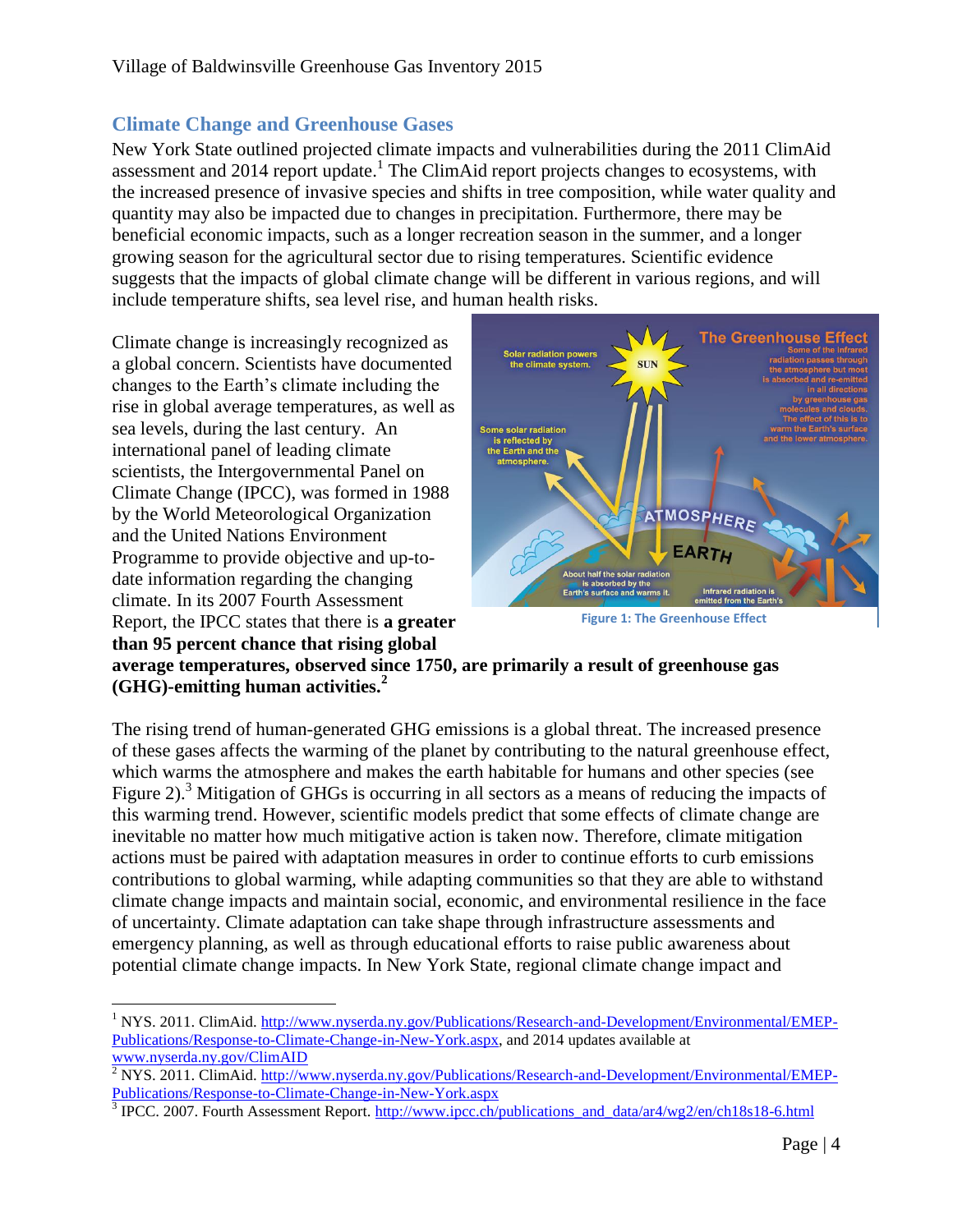vulnerability assessments will likely increase moving forward, but many local governments across the nation are already taking action to lessen climate impacts through GHG reduction measures and climate adaptation planning.

As scientific evidence of climate change grows, the need for climate action and adaptation will also increase. The goal of building community resilience in order to protect the health and livelihood of residents, as well as natural systems, must serve as a motivating factor in the assessment of greenhouse gas contributions and effective sustainability planning.

#### <span id="page-5-0"></span>**The Purpose of a Greenhouse Gas Inventory**

Many local governments have decided to gain a detailed understanding of how their emissions and their community's emissions are related to climate change and have committed to reducing GHG emissions at the local level. Local governments exercise direct control over their own operations and can lead by example by reducing energy usage in municipal facilities, using alternative fuels for their fleets, and investing in renewable energy sources. Local governments can also influence community-wide activities that contribute to climate change by improving building codes and standards, providing cleaner transportation options, and educating members of the community about their choices as consumers. Each local government is unique with its own set of opportunities, challenges, and solutions, and therefore climate action needs to be tailored to each community at the local level.

Because local governments typically contribute less than ten percent of the total greenhouse gas emissions generated in a given community, ICLEI recommends developing both local government operations and community-wide greenhouse gas emissions inventories and reduction strategies. Before concerted management and reduction of greenhouse gas emissions can occur within our local governments and communities, local governments must undertake a careful measurement and analysis of all GHG sources. A GHG inventory should facilitate keen insight into the types and sources of GHG emissions within a local jurisdiction, and a GHG emissions forecast will project these emissions levels into the future, allowing for better planning and success in managing those emissions.

There are several major benefits for local governments that undertake emissions inventories:

- 1. **Fiscal benefits:** Developing climate and energy strategies can help your local government slash energy costs and save taxpayer dollars. Conducting a GHG emissions inventory will show you exactly where energy is being wasted and identify opportunities to become more efficient.
- 2. **Climate leadership:** By taking action now to address climate change, your local government and elected officials can be recognized for their leadership on climate and energy issues.
- 3. **Community benefits:** Measures to reduce GHG emissions and energy consumption typically have many co-benefits. They can improve air quality and public health,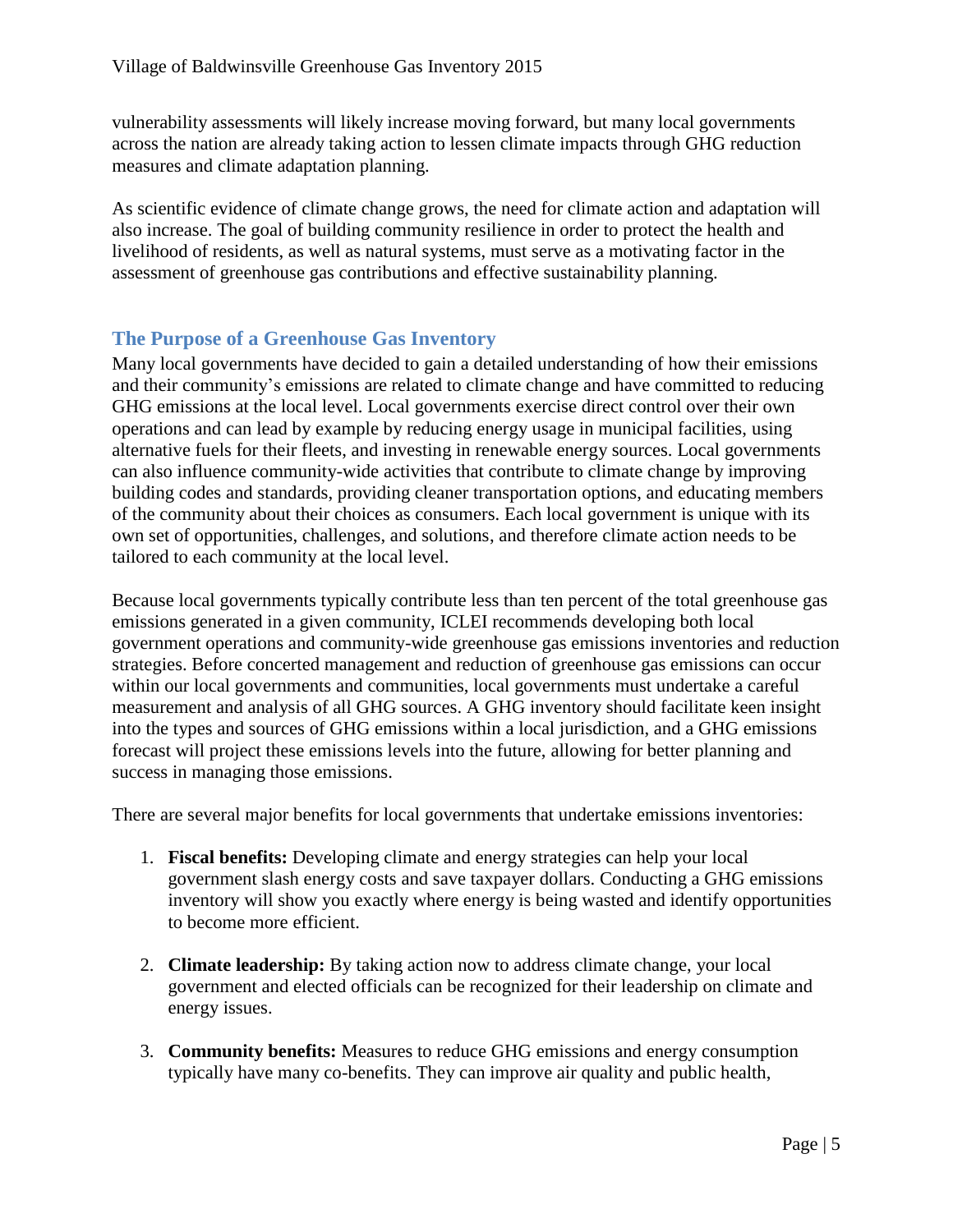stimulate the local economy, create green jobs, and make communities more livable and walkable.

4. **Regulatory preparedness:** Although the federal government has yet to produce legislation addressing GHG emissions, a variety of actions at the state and regional levels specifically impact local governments and planning agencies. Taking action now will help your jurisdiction prepare for any future legislative requirements and position your local government for successful compliance.

The Village of Baldwinsville is becoming increasingly interested with sustainable initiatives, and in 2014 signed on with a team from the Central New York Regional Planning and Development Board to conduct a greenhouse gas inventory. Through this initiative, the Village hopes to monitor and audit their emissions in order to discover new ways to decrease their carbon footprint as well as incorporate sustainable alternatives into their Village planning.

#### <span id="page-6-0"></span>**Village Profile**

The Village of Baldwinsville is located in northwestern Onondaga County within the Towns of Lysander and Van Buren and is just northwest of the City of Syracuse. The Village covers an area of 3.24 square miles, and just over 1/3 of that area is used for residential purposes. According to the 2010 US Census, the Village has a population of 7,378 residents, with 3,123 occupied housing units. Of the 3,123 occupied housing units, 1,984 units are owner-occupied with an average household size of 2.63 persons, while 1,139 units are renter-occupied with an average household size of 1.76 persons.

The Village provides its residents with many services through the following departments: Police, Department of Public Works, Clerk, Court, Code Enforcement, and the Canton Woods Senior Center.



**Figure 3: Village of Baldwinsville Map**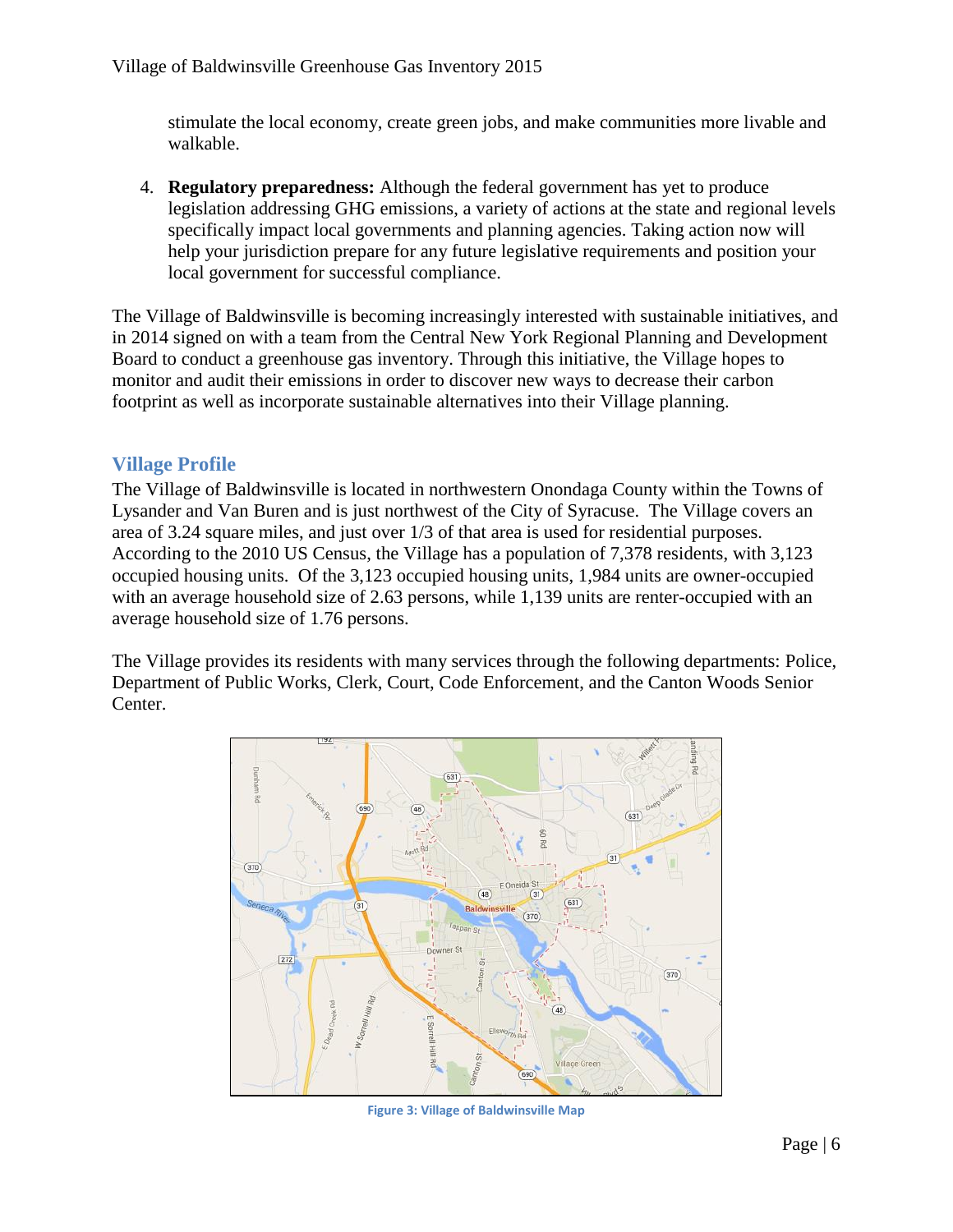## <span id="page-7-0"></span>**II. Methods**

### <span id="page-7-1"></span>**Data Collection and Analysis**

Fuel and energy use data associated with GHG emissions were collected for community and municipal operations within the Village of Baldwinsville for the baseline year 2010 following ICLEI-Local Governments for Sustainability's Local Government Operations Protocol (LGOP) and the US Community Operations Protocol. Emissions were also forecasted for the year 2025 for both government and community operations based on current and projected energy use trends and waste production trends. ICLEI's ClearPath software was used to analyze energy use and convert information into emissions data, measured in metric tons of carbon dioxide equivalent (MTCO<sub>2</sub>e). The software streamlines the process of converting different sources, units, and varieties of emissions into comparable energy use and emissions figures.

#### <span id="page-7-2"></span>**Reporting**

The three most prevalent greenhouse gases, and therefore the focus of this analysis, are carbon dioxide  $(CO_2)$ , methane  $(CH_4)$  and nitrous oxide  $(N_2O)$ . The units used to discuss these gases in aggregate is carbon dioxide equivalent  $(CO<sub>2</sub>e)$ , which is a conversion based on each gas' Global Warming Potential (GWP), or the impact of 1 unit of each gas in the atmosphere compared to 1 unit of  $CO<sub>2</sub>$  (see Table 1). Emissions measured in  $CO<sub>2</sub>e$  can be categorized in various ways, including by scope, sector, and source.

| <b>Greenhouse Gas (GHG)</b> | <b>Global Warming Potential</b><br>(GWP) |
|-----------------------------|------------------------------------------|
| Carbon Dioxide $(CO2)$      |                                          |
| Methane $(CH_4)$            | 21                                       |
| Nitrous Oxide $(N_2O)$      | 310                                      |

**Table 1: Global Warming Potential of Greenhouse Gases**

The scope distinction, which labels the emissions sources within a local government as either scope 1, 2, or 3, distinguishes between what is directly emitted (scope 1) and indirectly emitted (scopes 2 and 3) (see Table 2). Local governments inherently have more control over the emissions in scopes 1 and 2 due to the behavioral and often function-specific nature of scope 3 emissions sources, and therefore scope 3 emissions are optional to report in GHG inventories. However, governments and communities are increasingly accounting for all three scopes in their inventory analyses in an effort to conduct more comprehensive carbon footprint assessments.

It is important to use the scope distinction, rather than just an aggregate emissions total, when evaluating the local government GHG footprint because other government inventories (such as Onondaga County or New York State) will likely account for the same emissions. If scope distinctions are not made, then there is the potential for double-counting certain sources in these aggregated reporting formats (such as electricity consumed by the village (scope 2) and the same electricity generated by plants in the State (scope 1)).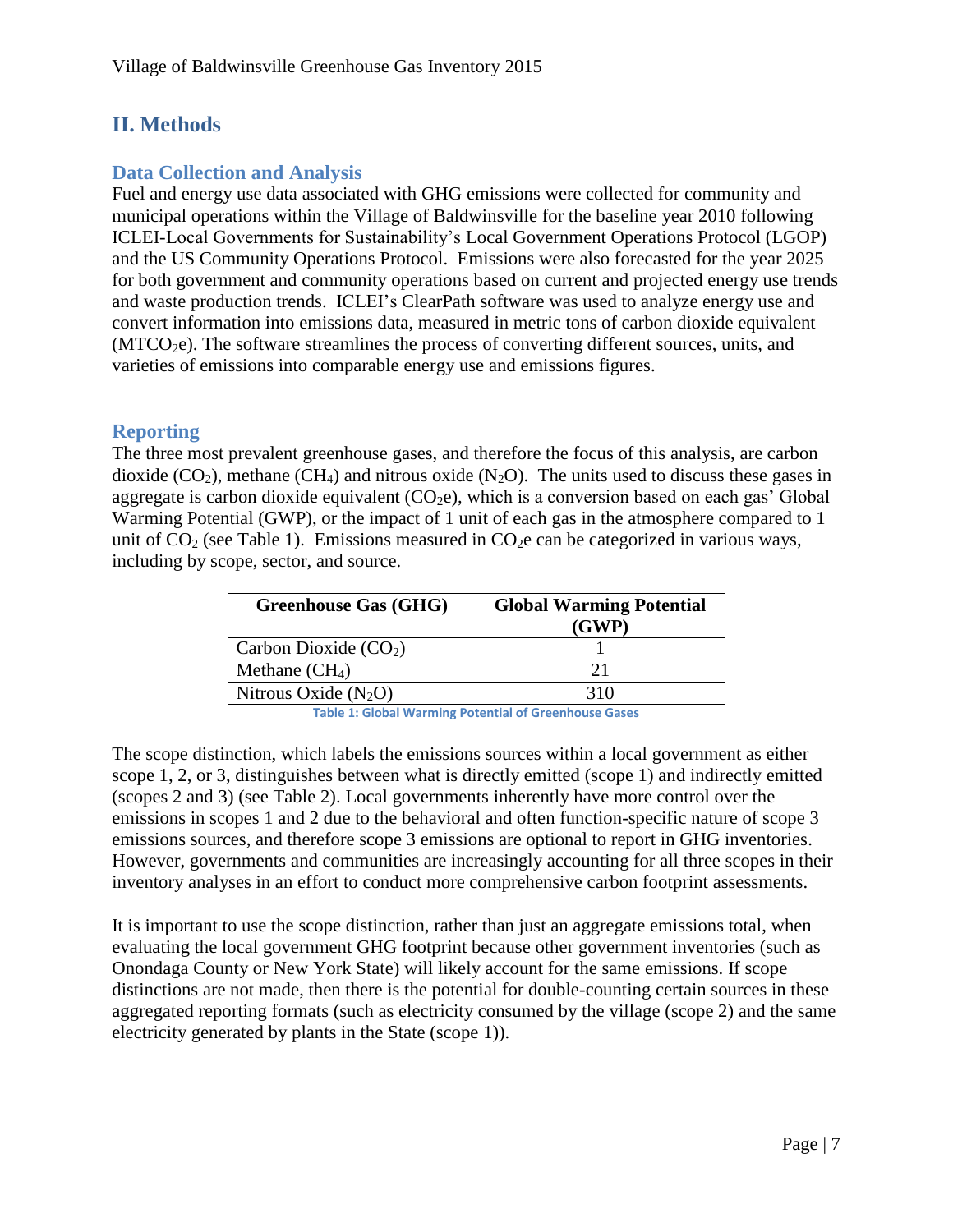| <b>Scope</b>          | <b>Emissions Activity</b>                                                   | <b>Examples</b>                                                                                                        |
|-----------------------|-----------------------------------------------------------------------------|------------------------------------------------------------------------------------------------------------------------|
|                       | All direct GHG emissions                                                    | Onsite governmental emissions, vehicle fleet<br>emissions, onsite commercial, residential, and<br>industrial emissions |
| $\mathcal{D}_{\cdot}$ | All indirect GHG gases related to<br>the consumption of purchased<br>energy | Emissions related to purchased steam, heating,<br>cooling, and electricity                                             |
| 3                     | All other indirect emissions not<br>included in Scope 2                     | Emissions from was tewater and solid was te processes,<br>employee commute, household waste, and<br>commercial waste   |

**Table 2: Emission Scope Distinctions**

Emissions data can also be reported by sector. Sectors are included or excluded in the boundaries of GHG inventories based on availability of data, relevance to emissions totals, and scale to which they can be changed. For example, if a municipality's wastewater is treated at a wastewater treatment facility that is located outside of the municipality's boundaries and is therefore not able to be changed by the municipality alone, facility emissions do not need to be included in the inventory).

Finally, emissions data can be reported by source. Electricity, natural gas, wood, and fuel oil would be sources of emissions within the "Residential Energy Use" or "Commercial Energy Use" sectors, while gasoline, diesel, and ethanol would be sources of emissions within the "Transportation" sector.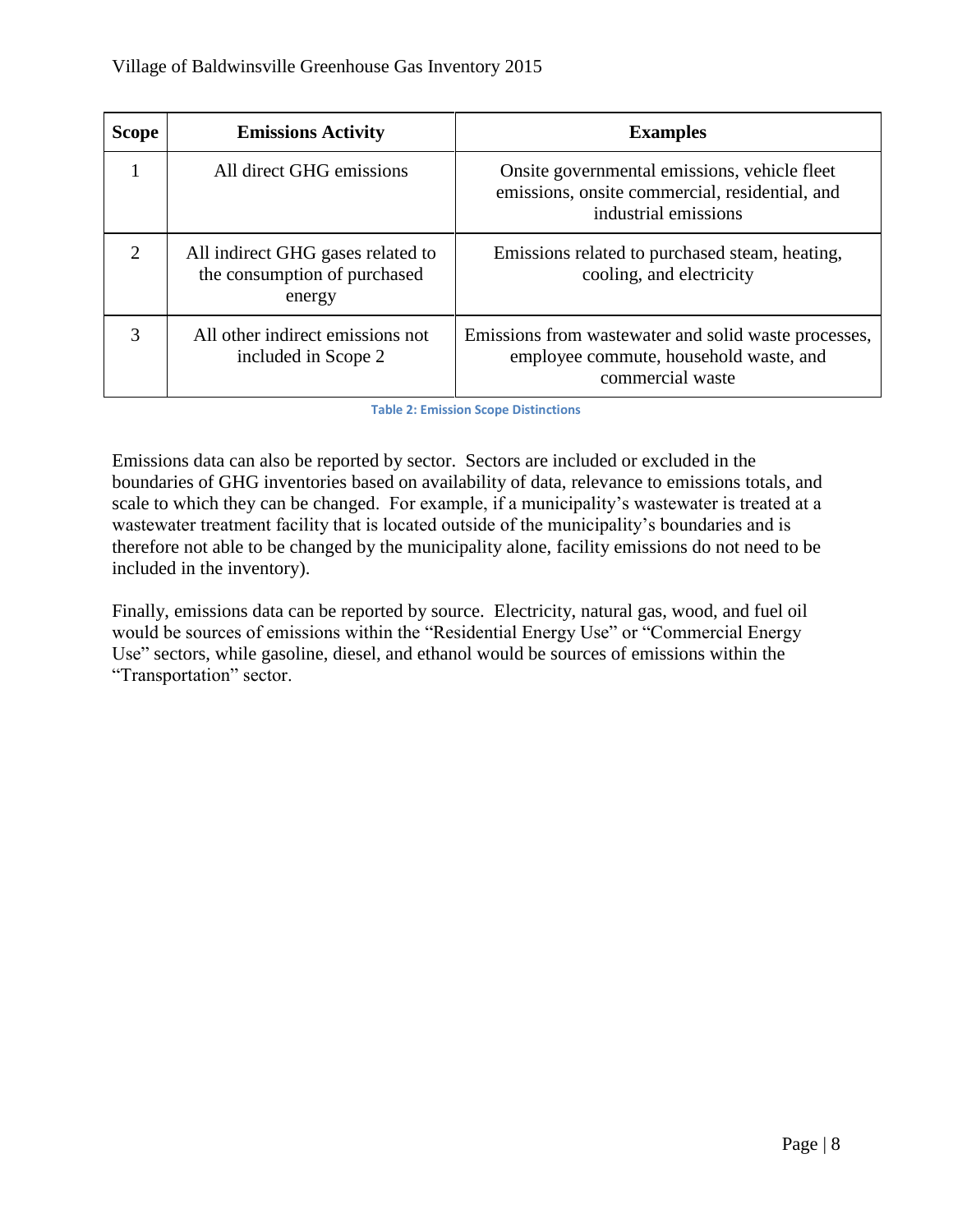## <span id="page-9-0"></span>**III. Government Results**

#### <span id="page-9-1"></span>**Government Operations Emissions Inventory**

In 2010, the Village of Baldwinsville's government emissions totaled 597 MTCO<sub>2</sub>e. The largest source of government emissions in the Village of Baldwinsville in 2010 was electricity, accounting for  $274 \text{ MTCO}_2$ e, or  $46\%$  of all government emissions.



**Figure 4: 2010 Government Operations Emissions by Source**

Government emission sectors inventoried include: buildings and facilities, streetlights and traffic signals, water and sewer facilities, and vehicle fleet. The buildings and facilities sector contributed to the largest percentage of emissions in the 2010 base year, accounting for 270  $MTCO<sub>2</sub>e$ , or 45% of the government's total emissions. The vehicle fleet sector was the next highest emitting sector, producing  $168 \text{ MTCO}_2$ , or  $28\%$  of total municipal emissions, followed by the water and sewer facilities sector, which produced  $87 \text{ MTCO}_2$ e, or  $15\%$  of total emissions, and the streetlights and traffic signals sector, which produced  $72 \text{ MTCO}_2$ e, or 12% of government emissions.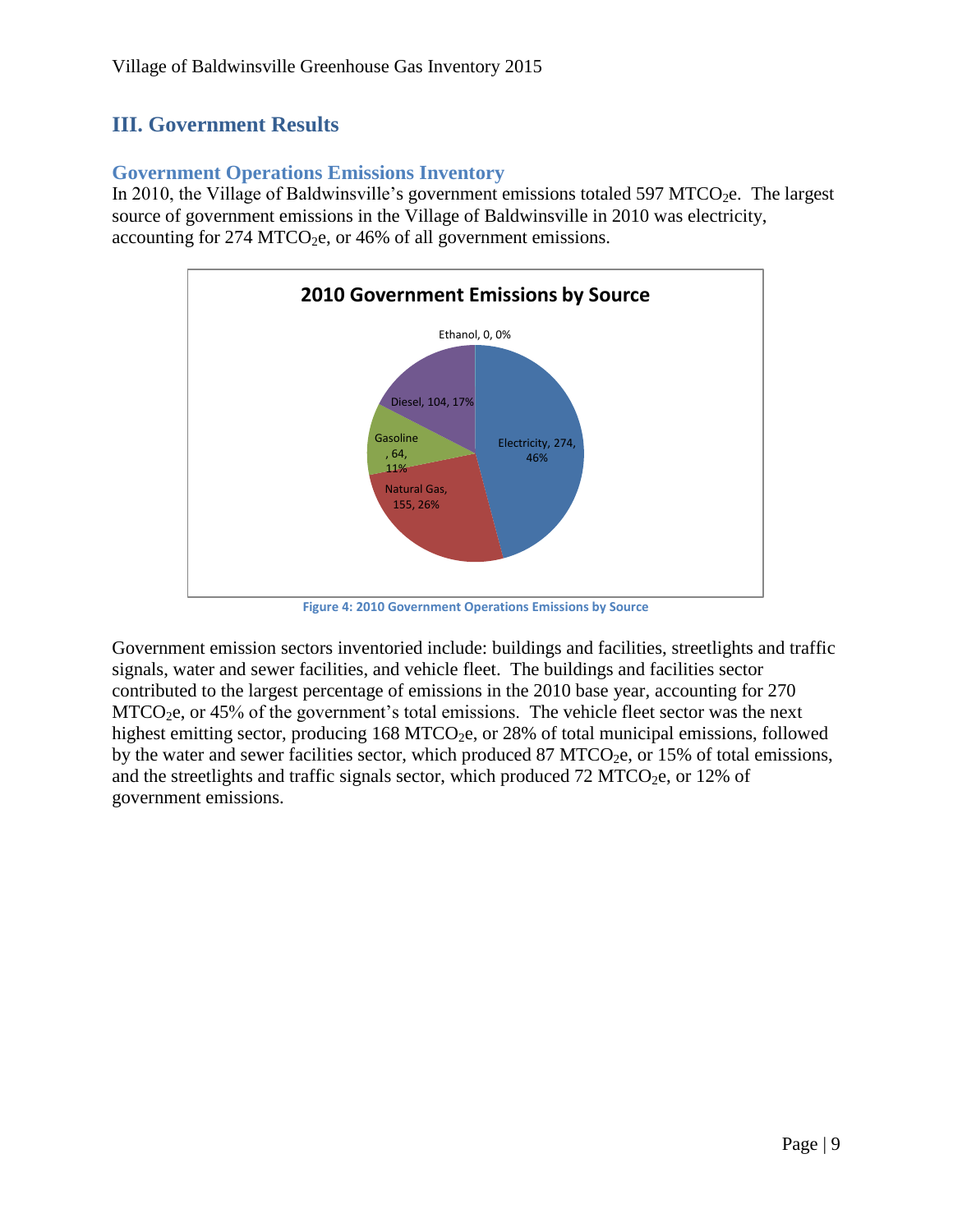

**Figure 5: 2010 Government Operations Emissions by Sector**

Energy use by sector in the government mimics emissions by sector in the government, with the buildings and facilities sector using the greatest amount of energy in 2010, using 4,417 million Btu (MMBtu) of energy, or 49% of the government's total energy use. The vehicle fleet sector consumed the next highest amount of energy, using 2,371 MMBtu, or 26% of total municipal energy use, followed by the water and sewer facilities sector, which consumed 1,264 MMBtu, or 14% of total energy used, and the streetlights and traffic signals sector, which used 984 MMBtu, or 11% of total energy used by the government.



**Figure 6: 2010 Government Operations Energy Use by Sector**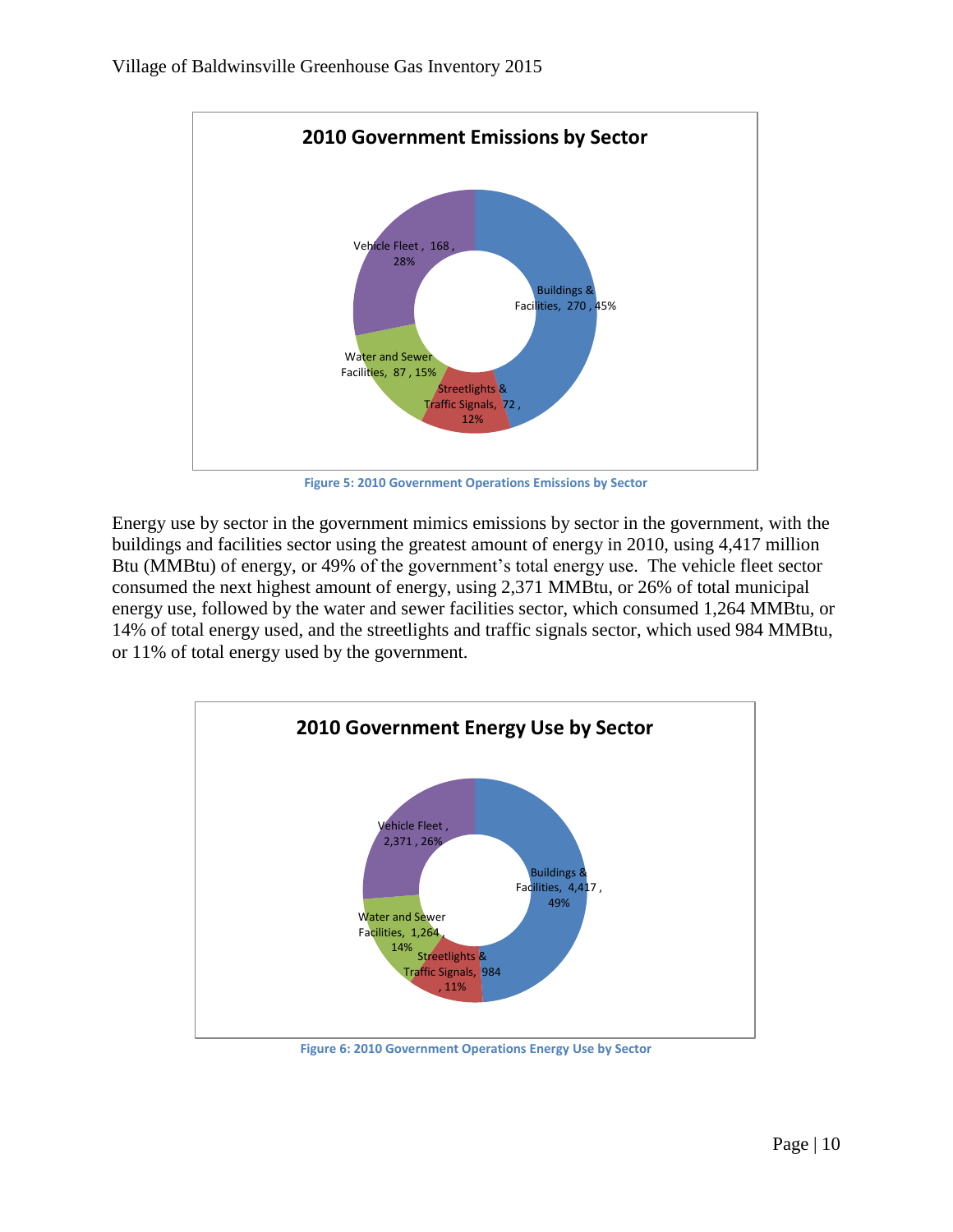Government emissions can also be broken down into scope. Scope 1 represents onsite emissions created and totaled 323 MTCO<sub>2</sub>e, or 54% of government emissions in 2010. Scope 2 represents off-site emissions created by energy used by the municipality and totaled  $274 \text{ MTCO}_{2}$ e, or 46% of total government emissions in 2010. Scope 3 emissions were not inventoried for this report.



**Figure 7: 2010 Government Operations Energy Use by Scope**

#### <span id="page-11-0"></span>**Government Operations Emissions Forecast**

The projected government greenhouse gas emissions for 2025 are 640 metric tons, which is 43 metric tons of  $CO<sub>2</sub>e$  more than the baseline year total. The projected forecast for 2025 government emissions is based on a single-rate population growth factor. Emissions are expected to increase very slightly in all sectors.



**Figure 8: Government Operations Emissions Forecast**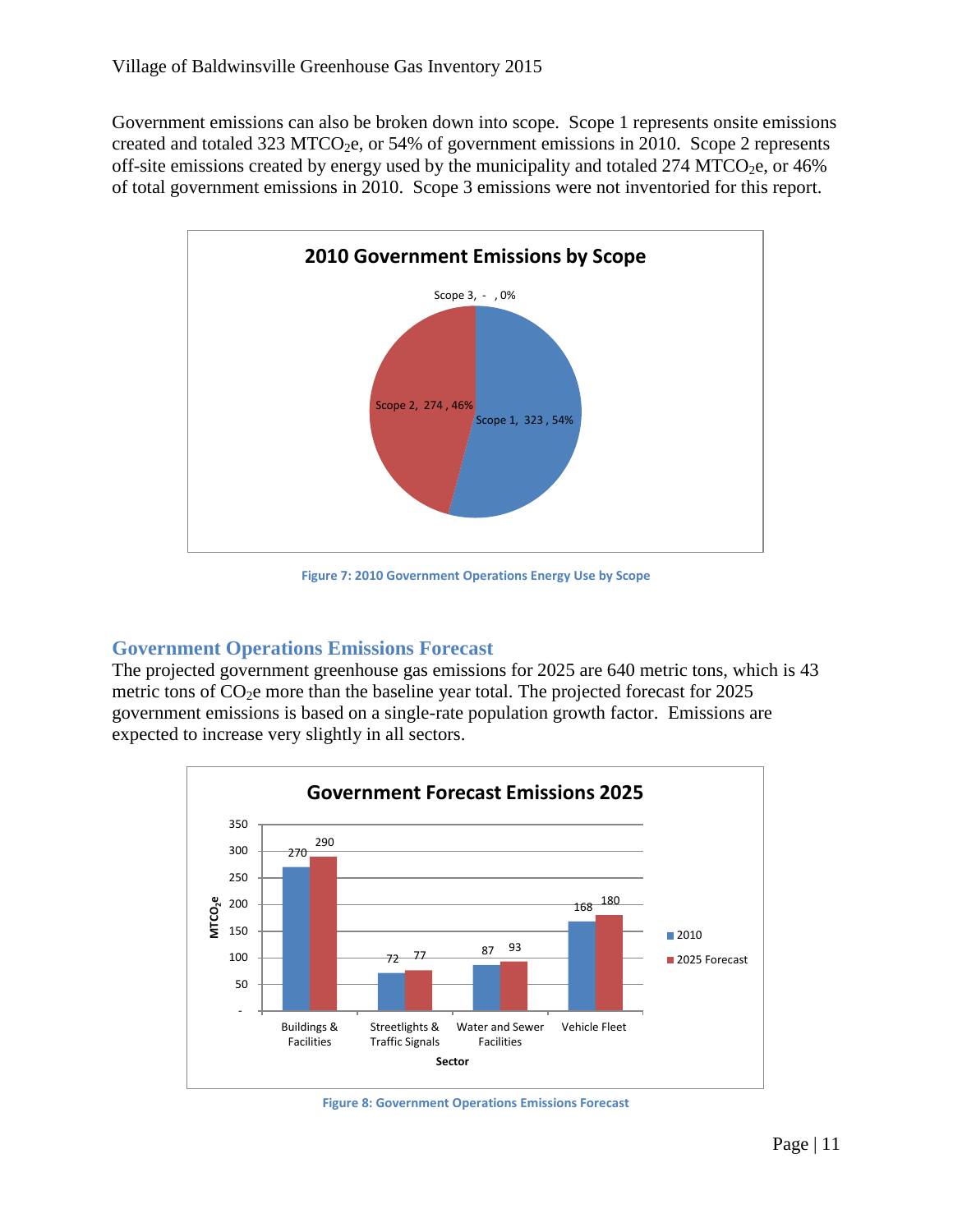## <span id="page-12-0"></span>**IV. Community Results**

 $\overline{\phantom{a}}$ 

#### <span id="page-12-1"></span>**Community Emissions Inventory**

In 2010, the Village of Baldwinsville's community emissions totaled  $33,518$  MTCO<sub>2</sub>e. The largest source of community emissions in the Village of Baldwinsville in 2010 was natural gas, accounting for  $10,614$  MTCO<sub>2</sub>e, or  $32\%$  of all community emissions. Gasoline and electricity were also large emitting sources, producing  $10,064 \text{ MTCO}_2$ e (30%) and 6,720 MTCO<sub>2</sub>e (20%), respectively.



**Figure 9: 2010 Community Emissions by Source**

Community emission sectors inventoried include: residential energy use, commercial energy use, industrial energy use, transportation, and solid waste. The transportation sector contributed to the largest percentage of emissions in the 2010 base year, accounting for 13,635 MTCO<sub>2</sub>e, or 41% of the community's total emissions. Residential energy use was the next highest emitting sector, producing  $10,680$  MTCO<sub>2</sub>e, or 32% of total community emissions, followed by the commercial energy use sector, which produced  $7,043$  MTCO<sub>2</sub>e, or 21% of total emissions, and the waste sector, which produced  $4.959$  MTCO<sub>2</sub>e, or 5% of total community emissions. The smallest emitting sector was industrial energy use, which produced  $292 \text{ MTCO}_2$ e, or 1% of total community emissions. 4

<sup>&</sup>lt;sup>4</sup> Waste emissions in this inventory are higher than in other CNY RPDB-prepared inventories because of the switch from using ICLEI's CACP software to ICLEI's ClearPath software. According to Michael Steinhoff, Program Manager, Tools and Technical Innovation for ICLEI-Local Governments for Sustainability USA, the CACP waste section only had the capability of performing calculations for methane, which was an artifact of older IPCC methods that were focused on methane only as it related to waste disposal. The ClearPath calculators include both fossil  $CO<sub>2</sub>$ and  $N_2O$  in addition to CH<sub>4</sub>, making estimations for waste emissions higher and more accurate than estimates for waste emissions calculated by CACP.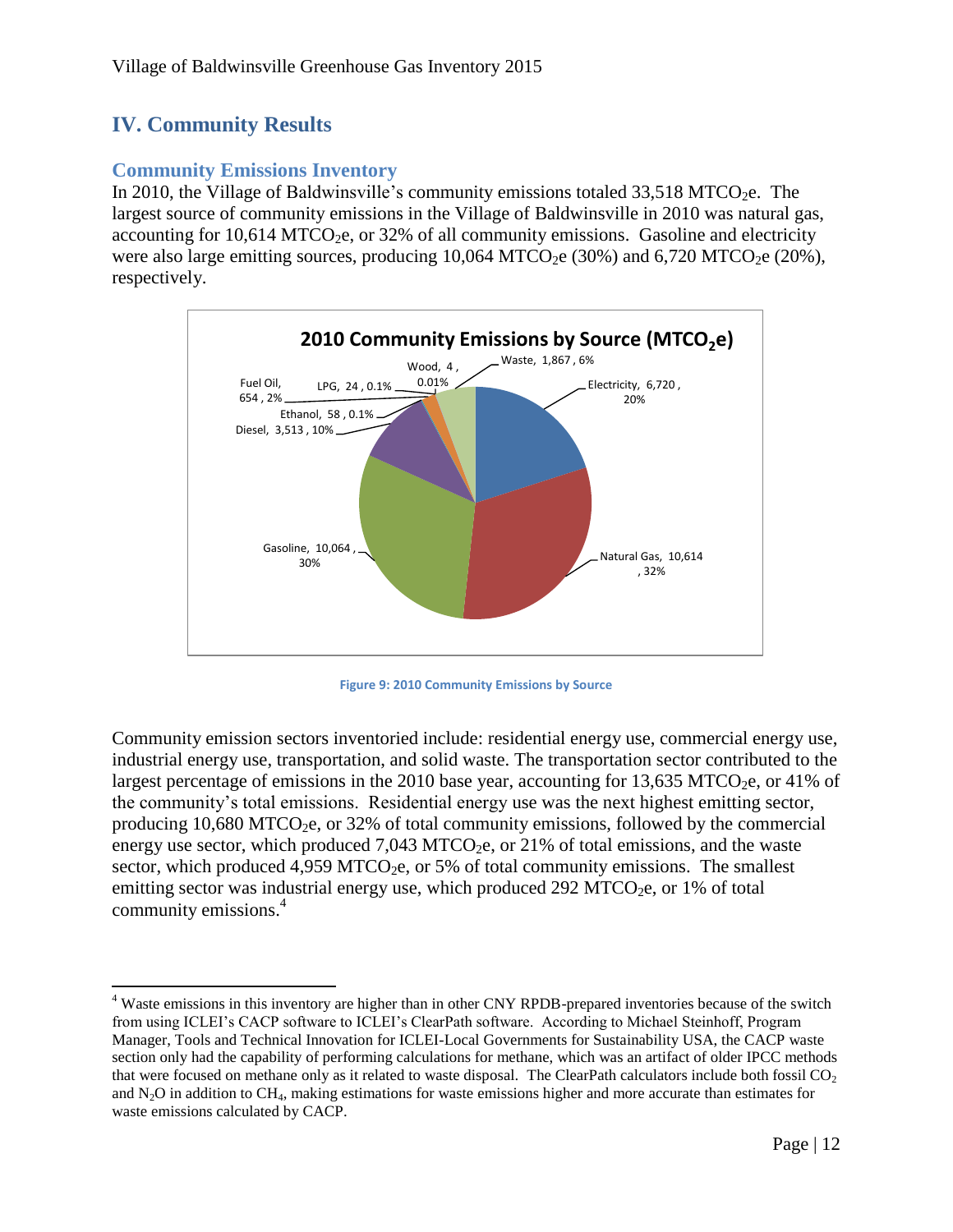

**Figure 10: 2010 Community Emissions by Sector**

Energy use by sector in the community mimics emissions by sector in the community, with the transportation sector using the greatest amount of energy in 2010, using 204,167 million Btu (MMBtu) of energy, or 40% of the community's total energy use. Residential energy use consumed the next highest amount of energy, using 182,764 MMBtu, or 36% of total community energy use, followed by the commercial energy use sector, which consumed 114,806 MMBtu, or 23% of total energy used, and the industrial energy use sector, which consumed 4,013 MMBtu, or 1% of total energy used. The solid waste sector did not use any energy.



**Figure 11: 2010 Community Energy Use by Sector**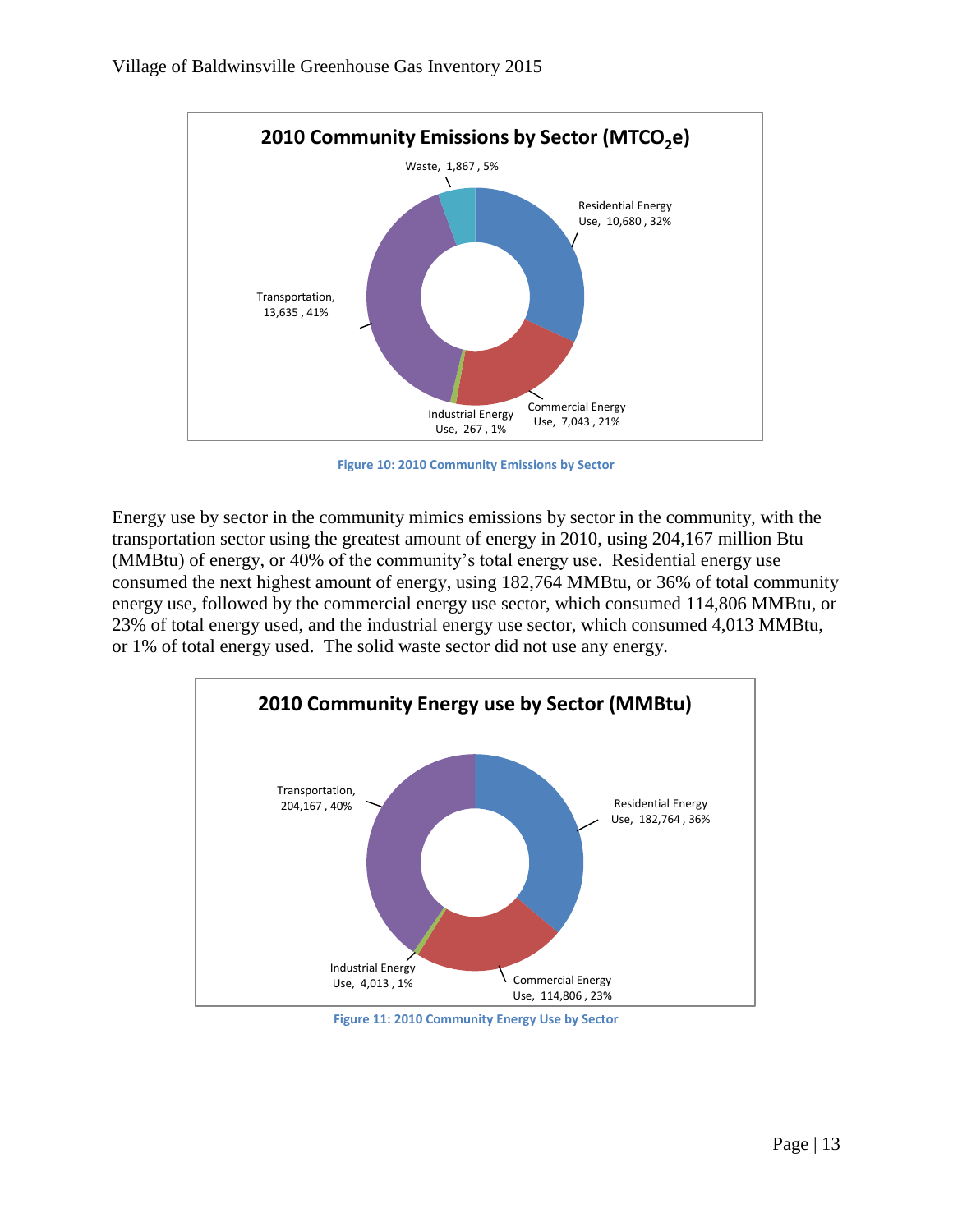#### <span id="page-14-0"></span>**2025 Community Forecast**

Community emissions in the Village of Baldwinsville are forecasted to total  $35,826$  MTCO<sub>2</sub>e in 2025, a 6.9% increase from the 2010 baseline year, with decreases in emissions in the residential energy use sector and increases in the commercial energy use, industrial energy use, transportation, and waste sectors compared to the 2010 baseline year. This forecast takes into consideration local and statewide energy use and waste production trends.



**Figure 12: Community Emissions Forecast**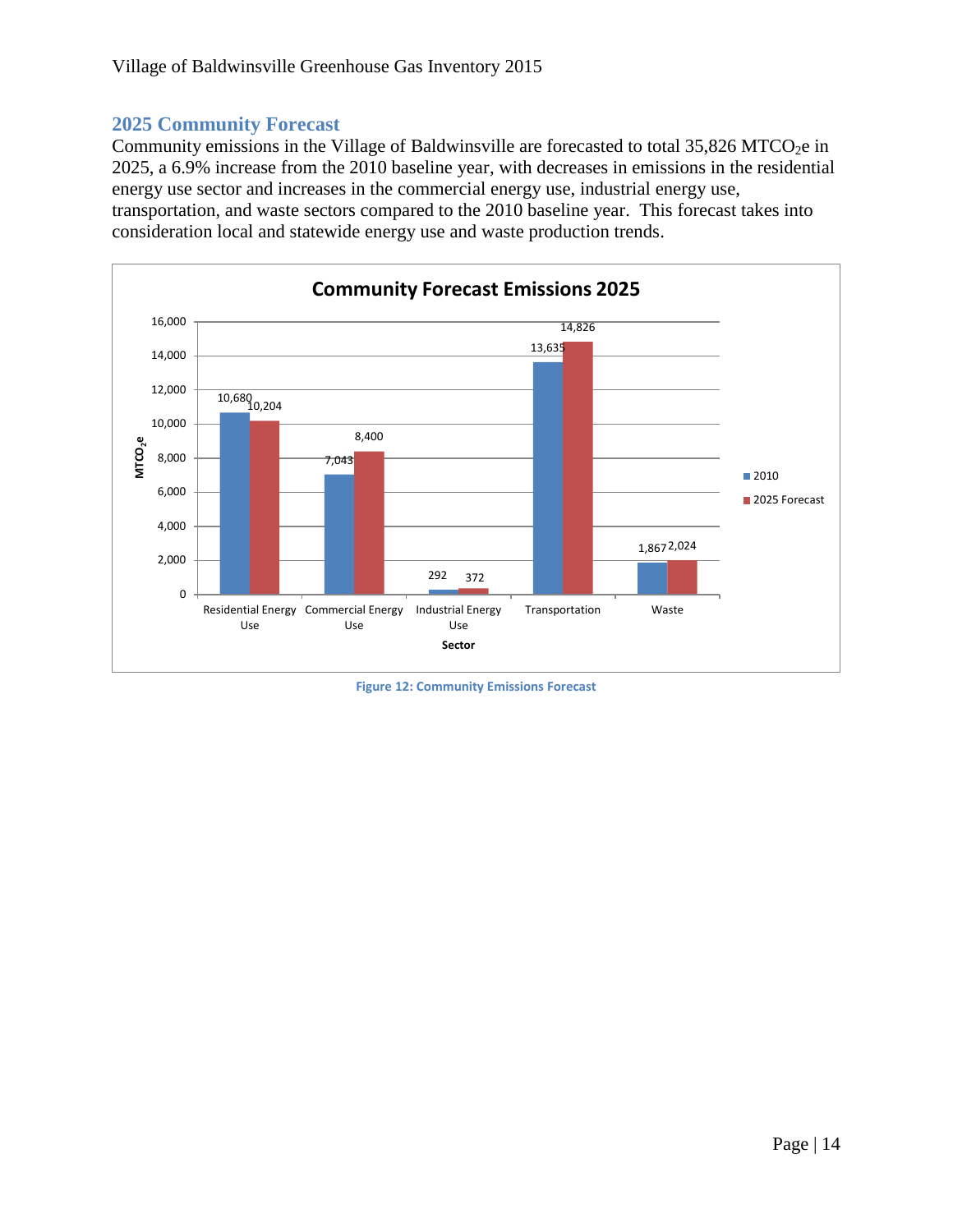## <span id="page-15-0"></span>**V. Discussion**

For this study a scope distinction was important because it isolated emissions information into categories that can be addressed with different means and tools. Direct emissions can be linked back to specific fuel types, whereas indirect emissions from the consumption of electricity are more difficult to quantify. Indirect scope 2 and, to a greater degree, scope 3 emissions have lower potentials to be affected by local policy initiatives. The vast majority of government emissions for Baldwinsville was scope 1 emissions, and thus should garner the most attention when mitigation plans are considered.

The greenhouse gas inventory and forecast is the first milestone in climate action planning, to be followed by developing a reduction goal and then creation of a climate action plan. The reduction goal and climate action plan should take scope differences into account. Sector and source analyses are also important because they will indicate more specifically where emissions are derived from, and because the scope distinction does not apply to community generated emissions which represent the majority of emissions within a municipality.

The data indicated that the greatest percentage of government emissions came from the buildings and facilities sector. The results of this study also indicate that the largest percentage of community emissions came from the transportation sector for 2010, and this sector is forecasted to remain the largest emitting sector through 2025. Transportation emissions should be targeted in the Village's future Climate Action Plan so that energy use from this sector can be reduced, therefore lowering both energy costs and GHG emissions.

The boundaries of this study did not include several considerable sources of emissions, including, but not limited to: employee commute, and waste generated by government operations. These sources were left out due to lack of clarity in data and low potential for influence. This does not diminish the potential for these sectors to be included in future emissions inventories.

This study is the first of its kind for the Village of Baldwinsville. Several other CNY municipalities have undergone inventories, proving that climate mitigation requires local participation. Local participation will no doubt reflect the character and capacity of the particular municipality and should be in accordance with a comprehensive plan. Moving forward, institutionalizing data collection is also important in order to broaden the boundaries of the inventory, streamline further studies, and provide more comprehensive sets. Local participation can continue to be aided with efforts from regional support, including the CNY RPDB, Onondaga County, NYS DEC, and the EPA.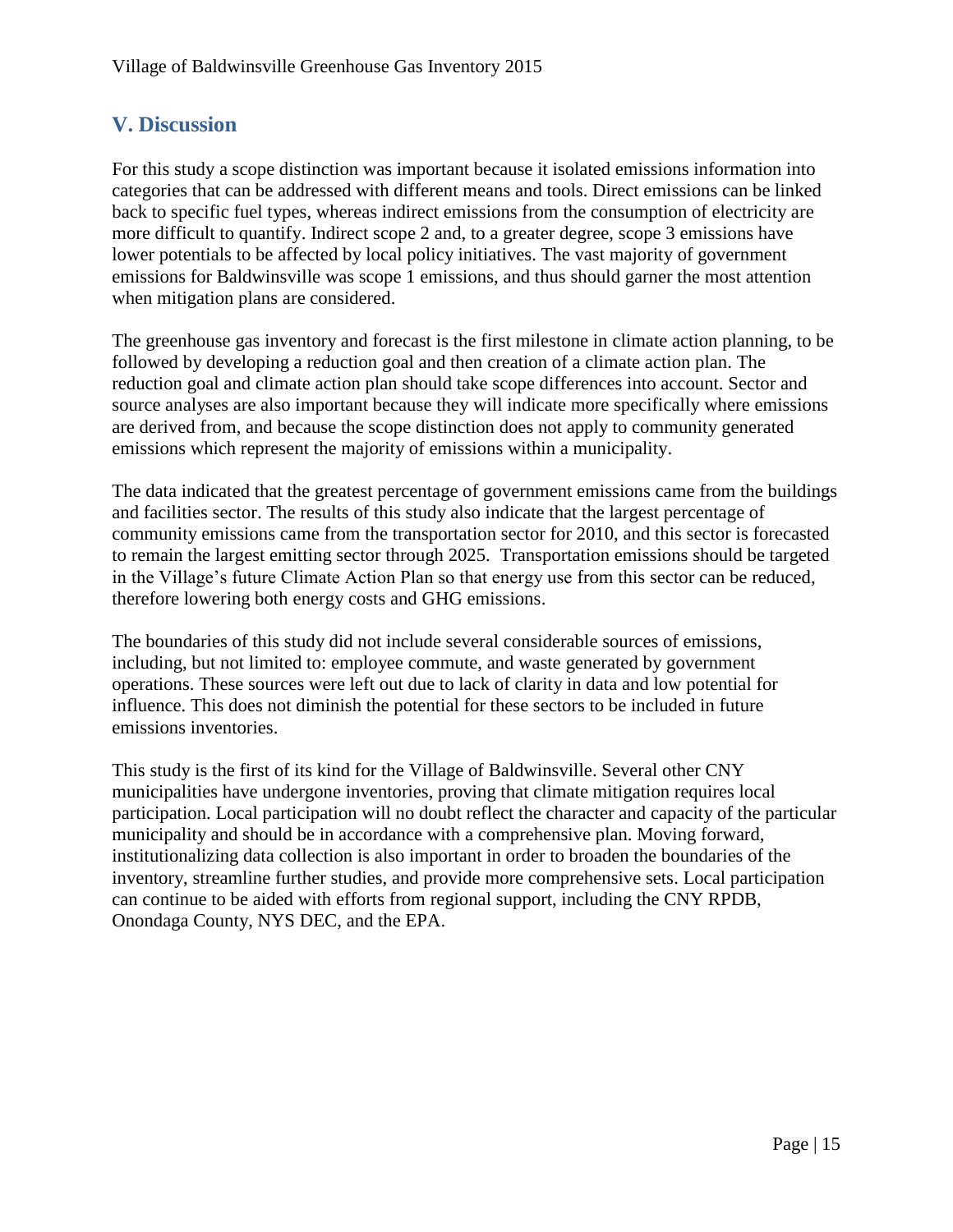## <span id="page-16-0"></span>**VI. Conclusion**

As a Climate Smart Community, the Village of Baldwinsville has partnered with state and local agencies to combat climate change and pledge to reduce greenhouse gas emissions. The first milestone for meeting climate mitigation goals, according to ICLEI-Local Governments for Sustainability, is to conduct a baseline emissions inventory and forecast. This study was the first attempt to comprehensively quantify these emissions for the Village. It will provide a benchmark for planning purposes with the goal of setting an emissions reduction target and developing a Climate Action Plan.

Emissions for the Village of Baldwinsville in the 2010 baseline year totaled  $34,115$  MTCO<sub>2</sub>e for all activity covered in this inventory, 597 MTCO<sub>2</sub>e  $(1.8\%)$  of which was from government activity and  $33,518$  MTCO<sub>2</sub>e (98.2%) of which was from community-wide activity. The majority of government emissions came from scope 1 sources that are easiest to influence through planning initiatives. Although a considerable proportion came from the community, which is outside direct governmental control, the local government can take steps to reduce their energy use and GHG emissions to serve as an example to the community. The local government can also provide information and assistance to community members to encourage them to take related actions.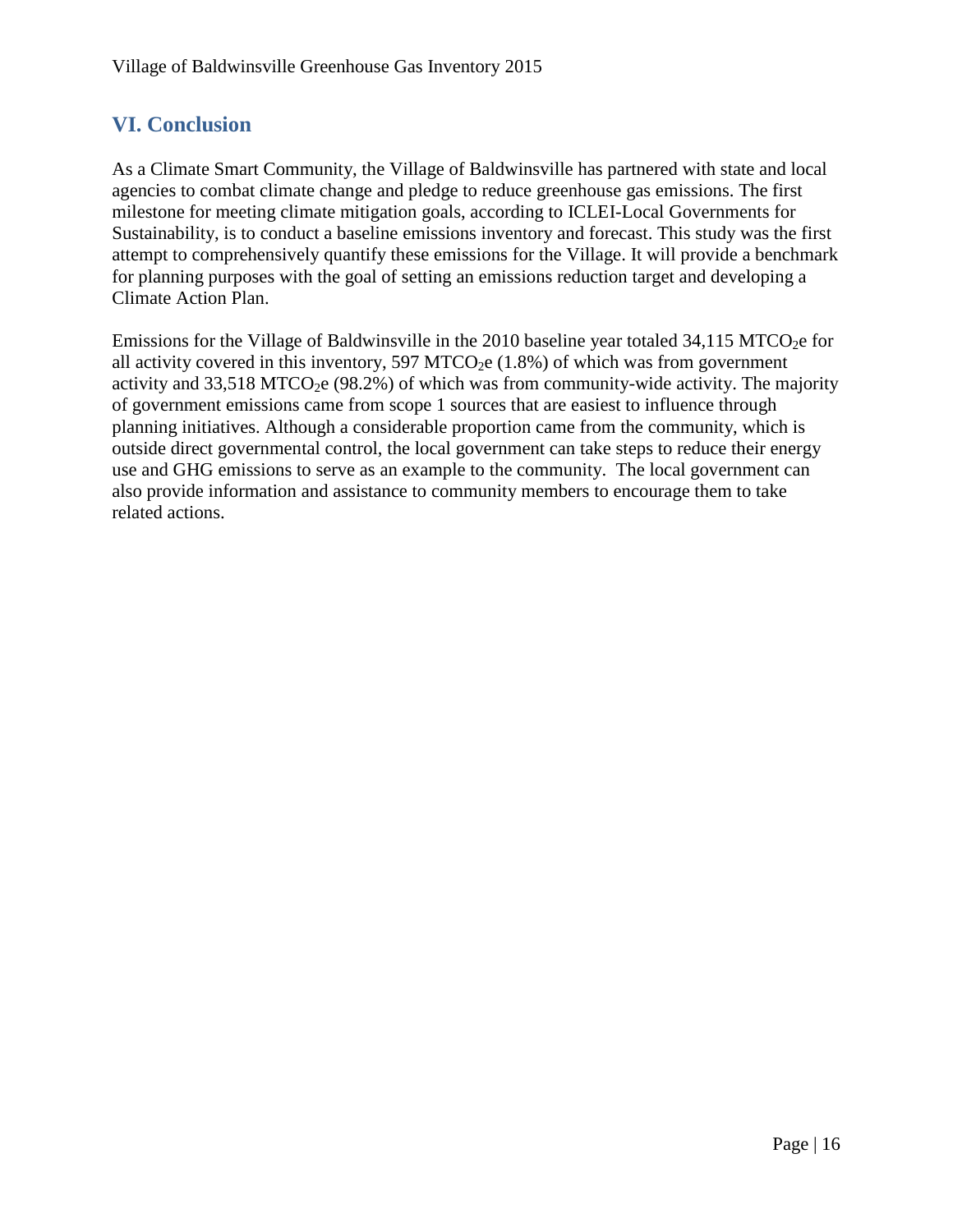## <span id="page-17-0"></span>**Appendix A: Community Protocol Compliance**

ICLEI protocol‐compliant inventories must include a table illustrating included and excluded emissions sources and activities, along with final emissions figures. The table below depicts the included and excluded emissions sources and activities and final emissions figures for this inventory and uses ICLEI's notation keys found in the U.S. Community Protocol, Appendix B.

|                                                                                                                                       |                           |                      |                                                                                                                                                                                                                                                |                                                                                                                                                                                                                                                                                                                                  |                        | IE- Included Elsewhere                      | SI- Local government signit |
|---------------------------------------------------------------------------------------------------------------------------------------|---------------------------|----------------------|------------------------------------------------------------------------------------------------------------------------------------------------------------------------------------------------------------------------------------------------|----------------------------------------------------------------------------------------------------------------------------------------------------------------------------------------------------------------------------------------------------------------------------------------------------------------------------------|------------------------|---------------------------------------------|-----------------------------|
| Emissions Report Summary Table (2010 baseline year)                                                                                   |                           |                      |                                                                                                                                                                                                                                                |                                                                                                                                                                                                                                                                                                                                  |                        | NE- Not estimated<br>NA- not applicable     | CA- community-wide activit  |
| Include estimates of emissions associated with the 5 basic emissions generating activities                                            |                           |                      |                                                                                                                                                                                                                                                |                                                                                                                                                                                                                                                                                                                                  |                        | NO- not occurring                           |                             |
|                                                                                                                                       |                           |                      |                                                                                                                                                                                                                                                |                                                                                                                                                                                                                                                                                                                                  |                        |                                             |                             |
| <b>Emissions Type</b>                                                                                                                 | <b>Source or Activity</b> | <b>Activity Data</b> | <b>Emissions Factor &amp; Source</b>                                                                                                                                                                                                           | <b>Accounting Method</b>                                                                                                                                                                                                                                                                                                         |                        | Included (SI, CA) Excluded (IE, NA, NO, NE) | Emissions (MTCO2e)          |
|                                                                                                                                       |                           |                      |                                                                                                                                                                                                                                                |                                                                                                                                                                                                                                                                                                                                  |                        |                                             |                             |
| <b>Built Environment</b>                                                                                                              |                           |                      | 53.02 kg CO <sub>2</sub> /MMBtu; 1 g                                                                                                                                                                                                           |                                                                                                                                                                                                                                                                                                                                  |                        |                                             |                             |
| Use of fuel in residential stationary combustion (nat. gas- MMBtu) source and activity                                                |                           | 133,339 (MRR)        | CH4/MMBtu; 0.1 g N2O/MMBtu;<br>EPA Mandatory Reporting Rule                                                                                                                                                                                    | Collected data from<br>National Grid and put into<br>ClearPath                                                                                                                                                                                                                                                                   | CA                     |                                             | 7.090                       |
|                                                                                                                                       |                           |                      | Averaged distillate fuel oil #1, 2,4<br>EF= 74.5 kg CO <sub>2</sub> /MMBtu; LPG=                                                                                                                                                               | Used ICLEI's US<br>Community Protocol                                                                                                                                                                                                                                                                                            |                        |                                             |                             |
| Use of fuel in residential stationary combustion (fuel oil, wood, LPG- MMBtu) source and activity                                     |                           |                      | 62.98 kg CO2/MMBtu; EPA<br>2,670 Mandatory Reporting Rule (MRR)<br>53.02 kg CO <sub>2</sub> /MMBtu; 1 g                                                                                                                                        | Appendix C (Built<br>Environment), BE 1.2                                                                                                                                                                                                                                                                                        | CA                     |                                             | 183                         |
| Use of fuel in commercial stationary combustion (nat. gas- MMBtu) source and activity                                                 |                           | 66,265 (MRR)         | CH4/MMBtu; 0.1 g N2O/MMBtu;<br>EPA Mandatory Reporting Rule                                                                                                                                                                                    | Collected data from<br>National Grid and put into<br>ClearPath                                                                                                                                                                                                                                                                   | CA                     |                                             | 3,524                       |
|                                                                                                                                       |                           |                      | Coal/coke mixed commercial<br>sector= 93.4 kg CO <sub>2</sub> /MMBtu;<br>Averaged distillate fuel oil #1, 2,4<br>EFs= 74.5 kg CO2/MMBtu; LPG=<br>62.98 kg CO <sub>2</sub> /MMBtu; EPA                                                          | Used ICLEI's US<br>Community Protocol<br>Appendix C (Built                                                                                                                                                                                                                                                                       |                        |                                             |                             |
| Use of commercial stationary combustion (fuel- MMBtu) source and activity                                                             |                           |                      | 7,098 Mandatory Reporting Rule (MRR)<br>53.02 kg CO2/MMBtu; 1 g<br>CH4/MMBtu; 0.1 g N2O/MMBtu;<br>EPA Mandatory Reporting Rule                                                                                                                 | Environment), BE 1.3                                                                                                                                                                                                                                                                                                             | CA                     |                                             | 499                         |
| Industrial Stationary combustion sources (nat. gas- MMBtu) source and activity                                                        |                           | <b>N/A</b>           | (MRR)                                                                                                                                                                                                                                          |                                                                                                                                                                                                                                                                                                                                  | <b>NA</b>              |                                             |                             |
|                                                                                                                                       |                           |                      |                                                                                                                                                                                                                                                |                                                                                                                                                                                                                                                                                                                                  |                        |                                             |                             |
| Industrial Stationary combustion sources (fuel- MMBtu) source and activity                                                            |                           | 4.013                |                                                                                                                                                                                                                                                |                                                                                                                                                                                                                                                                                                                                  | <b>NA</b>              |                                             | 292                         |
| Electricity                                                                                                                           |                           |                      |                                                                                                                                                                                                                                                |                                                                                                                                                                                                                                                                                                                                  |                        |                                             |                             |
| Power generation (natural gas use- therms) source                                                                                     |                           | <b>N/A</b>           |                                                                                                                                                                                                                                                |                                                                                                                                                                                                                                                                                                                                  | <b>NA</b>              |                                             |                             |
|                                                                                                                                       |                           |                      |                                                                                                                                                                                                                                                | Collected data from<br>National Grid and put into                                                                                                                                                                                                                                                                                |                        |                                             |                             |
| use of electricity by the community (MWh) activity<br><b>District Heating/Cooling</b>                                                 |                           |                      | 27,018 eGrid 2010 subregion factors (EPA) ClearPath                                                                                                                                                                                            |                                                                                                                                                                                                                                                                                                                                  | CA                     |                                             | 6,428                       |
| District Heating/Cooling facilities in community source                                                                               |                           | N/A                  |                                                                                                                                                                                                                                                |                                                                                                                                                                                                                                                                                                                                  | <b>NA</b>              |                                             |                             |
| Use of district heating/cooling by community activity<br>Industrial process emissions in the community source                         |                           | N/A<br>N/A           |                                                                                                                                                                                                                                                |                                                                                                                                                                                                                                                                                                                                  | <b>NA</b><br><b>NA</b> |                                             |                             |
| Refrigerant leakage in the community source                                                                                           |                           | <b>N/A</b>           |                                                                                                                                                                                                                                                |                                                                                                                                                                                                                                                                                                                                  | <b>NE</b>              |                                             |                             |
| <b>Transportation and other Mobile Sources</b>                                                                                        |                           |                      |                                                                                                                                                                                                                                                |                                                                                                                                                                                                                                                                                                                                  |                        |                                             |                             |
| On-road passenger vehicles<br>on-road passenger vehicles operating within the community (VMT) source                                  |                           |                      | ClearPath emission factors for<br>gasoline and diesel (varies by<br>vehicle class for N2O & CH4): LGOP by total roadway length to<br>gasoline EF=8.78 kgCO2/gal; diesel receive an average AADT<br>29,398,454 EF= 10.21 kgCO <sub>2</sub> /gal | Used formula: AADT x<br>Road Length x 365 days<br>per year = AVMT. For<br>roads without AADT<br>counts, used "Minimum<br>Maintenance Standards<br>Regulation 239/02," which<br>meant taking length of<br>roadway without AADT<br>counts, multiplying by a<br>factor of 6 for rural roads,<br>and then dividing the sum<br>count. | CA                     |                                             | 13,635                      |
|                                                                                                                                       |                           |                      |                                                                                                                                                                                                                                                |                                                                                                                                                                                                                                                                                                                                  |                        |                                             |                             |
| on-road passenger vehicle travel associated with community land uses (VMT) activity<br>On-road freight vehicles                       |                           | N/A                  |                                                                                                                                                                                                                                                |                                                                                                                                                                                                                                                                                                                                  | $_{\rm NE}$            |                                             |                             |
| on-road freight and service vehicles operating within the community boundary source                                                   |                           | N/A                  |                                                                                                                                                                                                                                                |                                                                                                                                                                                                                                                                                                                                  | <b>NE</b>              |                                             |                             |
| on-road freight and service vehicle travel associated with community land uses activity                                               |                           | N/A                  |                                                                                                                                                                                                                                                |                                                                                                                                                                                                                                                                                                                                  | <b>NE</b>              |                                             |                             |
| On-road transit vehicles operating within the community boundary source                                                               |                           | <b>N/A</b>           |                                                                                                                                                                                                                                                |                                                                                                                                                                                                                                                                                                                                  | <b>NE</b>              |                                             |                             |
| <b>Transit Rail</b>                                                                                                                   |                           |                      |                                                                                                                                                                                                                                                |                                                                                                                                                                                                                                                                                                                                  |                        |                                             |                             |
| transit rail vehicles operating within the community boundary source                                                                  |                           | N/A<br>N/A           |                                                                                                                                                                                                                                                |                                                                                                                                                                                                                                                                                                                                  | <b>NE</b><br><b>NE</b> |                                             |                             |
| use of transit rail travel by community activity<br>Inter-city passenger rail vehicles operating within the community boundary source |                           | N/A                  |                                                                                                                                                                                                                                                |                                                                                                                                                                                                                                                                                                                                  | $_{\rm NE}$            |                                             |                             |
| Freight rail vehicles operating within the community boundary source                                                                  |                           | N/A                  |                                                                                                                                                                                                                                                |                                                                                                                                                                                                                                                                                                                                  | <b>NE</b>              |                                             |                             |
| Marine<br>Marine vessels operating within community boundary source                                                                   |                           | <b>N/A</b>           |                                                                                                                                                                                                                                                |                                                                                                                                                                                                                                                                                                                                  | <b>NA</b>              |                                             |                             |
| use of ferries by community activity                                                                                                  |                           | <b>N/A</b>           |                                                                                                                                                                                                                                                |                                                                                                                                                                                                                                                                                                                                  | <b>NA</b>              |                                             |                             |
| Off-road surface vehicles and other mobile equipment operating within community boundary source                                       |                           | N/A                  |                                                                                                                                                                                                                                                |                                                                                                                                                                                                                                                                                                                                  | <b>NE</b>              |                                             |                             |
| Use of air travel by the community activity                                                                                           |                           | N/A                  |                                                                                                                                                                                                                                                |                                                                                                                                                                                                                                                                                                                                  | <b>NE</b>              |                                             |                             |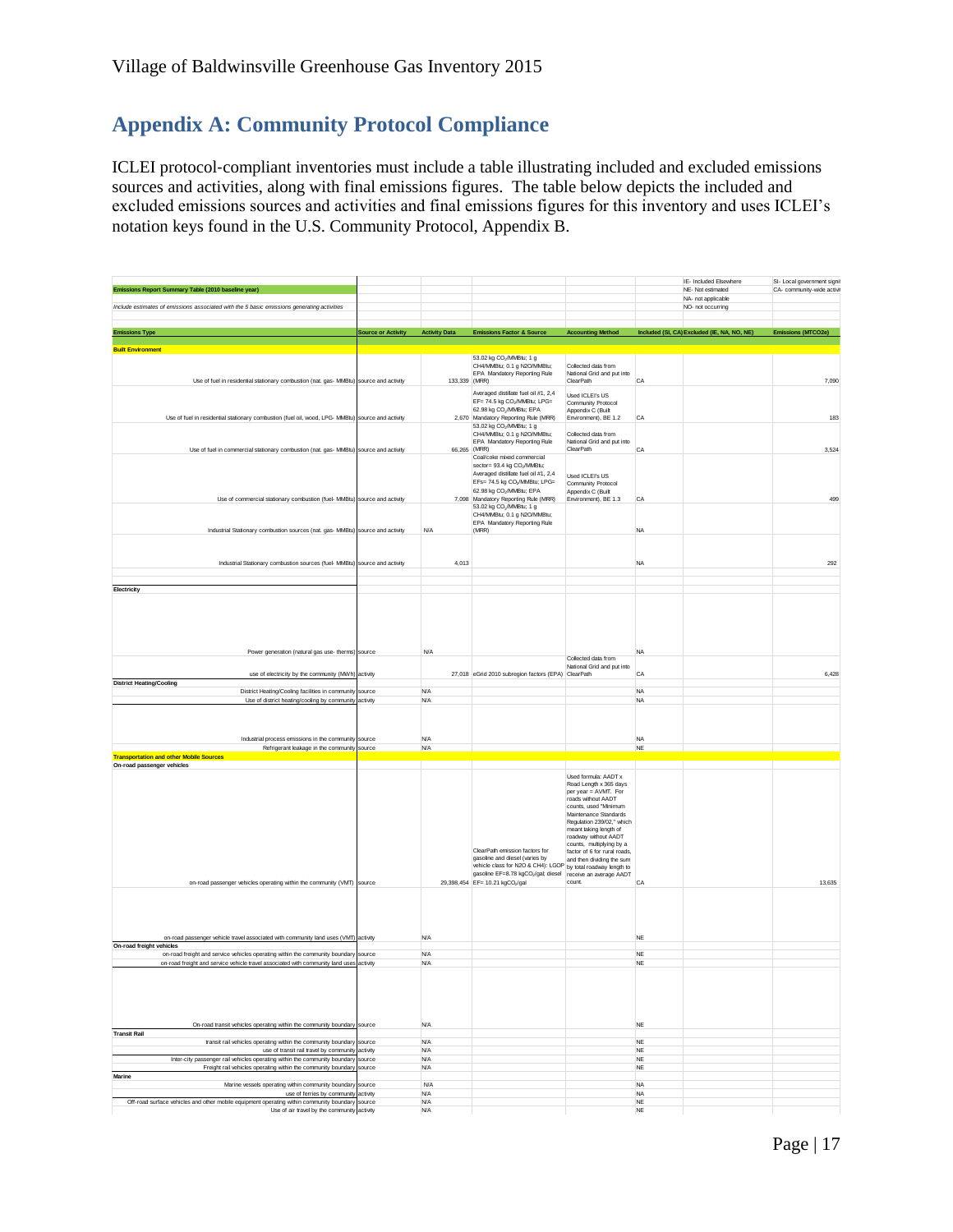## Village of Baldwinsville Greenhouse Gas Inventory 2015

| <b>Solid Waste</b>                                                                                                                                                                                                          |            |                                                                                                                 |           |      |
|-----------------------------------------------------------------------------------------------------------------------------------------------------------------------------------------------------------------------------|------------|-----------------------------------------------------------------------------------------------------------------|-----------|------|
| <b>Solid Waste</b>                                                                                                                                                                                                          |            |                                                                                                                 |           |      |
| Operation of solid waste disposal facilities in community source                                                                                                                                                            | <b>N/A</b> |                                                                                                                 | <b>NA</b> |      |
| generation and disposal of solid waste by the community source and activity                                                                                                                                                 | 4.982.40   | Used ICLEI's US<br>Community Protocol<br>Appendix E (Solid Waste<br>Emission Activities and<br>Sources), SW 2.2 | CA        | 1867 |
| <b>Water and Wastewater</b>                                                                                                                                                                                                 |            |                                                                                                                 |           |      |
| Potable Water- Energy Use                                                                                                                                                                                                   |            |                                                                                                                 |           |      |
| Operation of water delivery facilities in the community source                                                                                                                                                              | <b>N/A</b> |                                                                                                                 | IE.       |      |
| Use of energy associated with use of potable water by the community activity                                                                                                                                                | N/A        |                                                                                                                 | IE        |      |
| Use of energy associated with generation of wastewater by the community activity                                                                                                                                            | <b>N/A</b> |                                                                                                                 | <b>NE</b> |      |
| <b>Centralized Wastewater Systems- Process Emissions</b>                                                                                                                                                                    |            |                                                                                                                 |           |      |
| Process emissions from operation of wastewater treatment facilities located in community source                                                                                                                             | <b>N/A</b> |                                                                                                                 | <b>NA</b> |      |
| process emissions associated with generation of wastewater by community activity                                                                                                                                            | <b>N/A</b> |                                                                                                                 | <b>NA</b> |      |
| Use of septic systems in community source and activity                                                                                                                                                                      | <b>N/A</b> |                                                                                                                 | <b>NA</b> |      |
| <b>Agriculture</b>                                                                                                                                                                                                          |            |                                                                                                                 |           |      |
| Domesticated animal production source                                                                                                                                                                                       | <b>N/A</b> |                                                                                                                 | <b>NE</b> |      |
| Manure decomposition and treatment source                                                                                                                                                                                   | N/A        |                                                                                                                 | <b>NE</b> |      |
| <b>Upstream Impacts of Community-wide Activities</b>                                                                                                                                                                        |            |                                                                                                                 |           |      |
| Upstream impacts of fuels used in stationary applications by community activity                                                                                                                                             | <b>N/A</b> |                                                                                                                 | <b>NE</b> |      |
| upstream and transmissions and distribution impacts of purchased electricity used by the                                                                                                                                    |            |                                                                                                                 |           |      |
| community activity                                                                                                                                                                                                          | <b>N/A</b> |                                                                                                                 | <b>NE</b> |      |
| upstream impacts of fuels used for transportation in trips associated with the community activity<br>upstream impacts of fuels used by water and wastewater facilities for water used and wastewater                        | <b>N/A</b> |                                                                                                                 | <b>NE</b> |      |
| generated within the community boundary activity                                                                                                                                                                            | <b>N/A</b> |                                                                                                                 | <b>NE</b> |      |
| Upstream impacts of select materials (concrete, food, paper, carpets, etc.) used by the whole<br>community (additional community-wide flows of goods & services will create significant double<br>counting issues) activity | N/A        |                                                                                                                 | <b>NE</b> |      |
| <b>Independent Consumption-Based Accounting</b>                                                                                                                                                                             |            |                                                                                                                 |           |      |
| Household consumption (e.g., gas & electricity, transportation, and the purchase of all other food,<br>goods and services by all households in the community) activity                                                      | N/A        |                                                                                                                 | <b>NE</b> |      |
| Government consumption (e.g., gas & electricity, transportation, and the purchase of all other<br>food, goods and services by all governments in the community) activity                                                    | <b>N/A</b> |                                                                                                                 | <b>NE</b> |      |
| Lifecycle emissions of community businesses (e.g., gas & electricity, transportation, and the<br>purchase of all other food, goods and services by all businesses in the community) activity                                | <b>N/A</b> |                                                                                                                 | <b>NE</b> |      |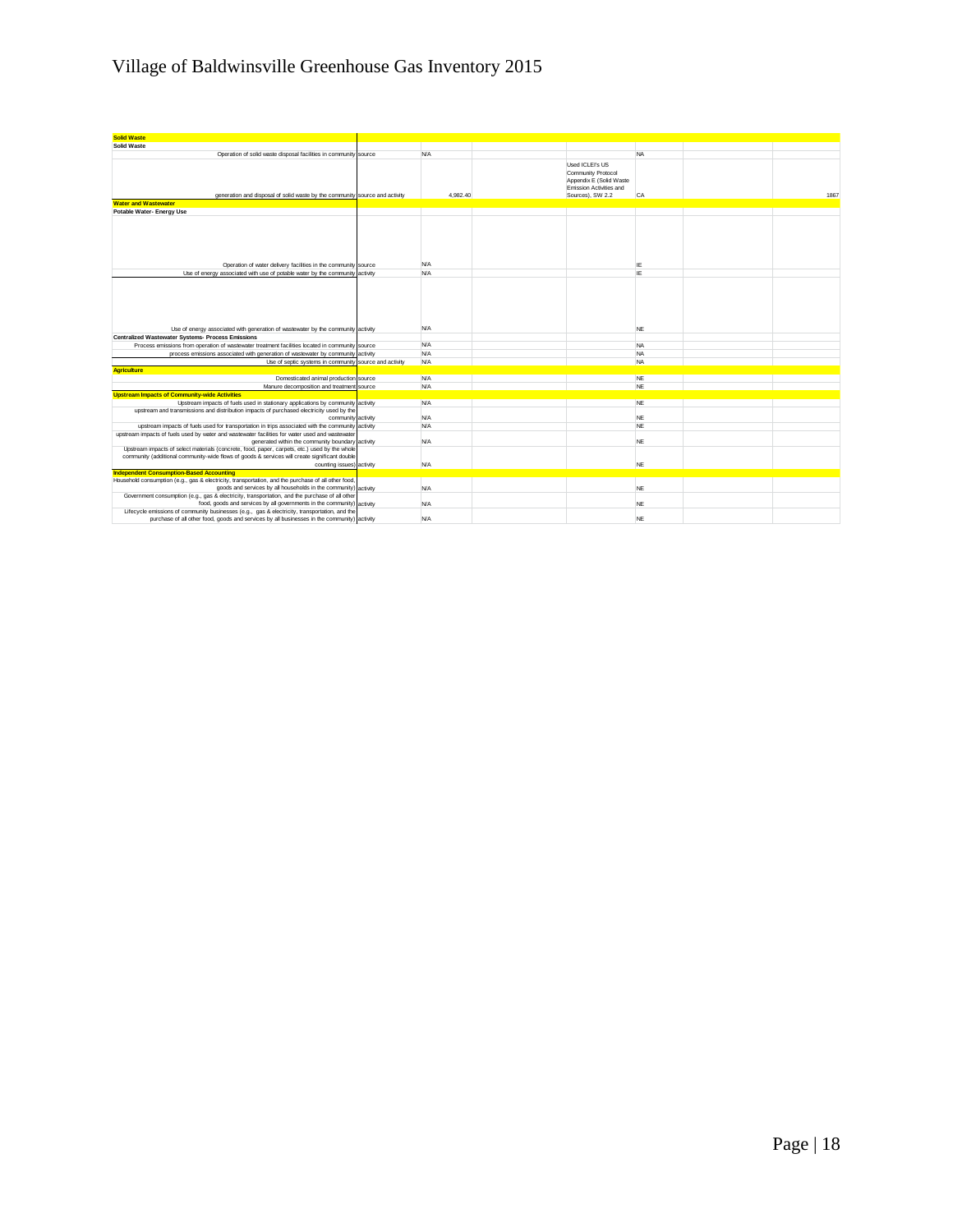## <span id="page-19-0"></span>**Appendix B: Estimation Method for Vehicle Miles Traveled**

The New York State Department of Transportation (NYSDOT) Traffic Data Viewer and information collected by the Syracuse Metropolitan Transportation Council (SMTC) provided data on the Annual Average Daily Traffic (AADT) going through the Village of Baldwinsville. Internal GIS data was utilized to generate road lengths within the Village boundary, and these lengths were multiplied with the traffic counts to derive estimates for daily vehicle miles travelled (DVMT). DVMT was then multiplied by 365 days per year to derive annual vehicle miles traveled (AVMT). These estimates were entered into ClearPath to calculate emissions using the VMT & MPG calculator.

The NYSDOT relies on actual and estimated traffic counts for their model, which may result in slight over or under estimations in the average daily traffic data. Additionally, the counts do not distinguish between origin and destination; therefore, these counts represent all vehicle trips that begin, end, and travel through the Village of Baldwinsville, therefore resulting in slight overestimations of Village VMT. Also, the NYSDOT tracks traffic counts for main arteries only; therefore, additional calculations for AADT were needed to estimate AVMT for local/collector roads, as well as some main arteries that do not have AADTs available. The total length of roads in Baldwinsville with traffic counts is 7.22 miles in 2010, while 24.896 miles of roads do not have AADT counts available.

According to the *Minimum Maintenance Standards Regulation 239/02*, a set of guidelines produced by the Association of Municipalities of Ontario to help local communities estimate traffic volume, while conducting an AADT count, it is possible to estimate the traffic volume for dead-ends and cul-de-sacs to avoid resource intensive counts. This is done by multiplying the number of houses on the roadway by a factor of 6 for rural areas and 10 for urban areas.

This method was applied to the Village of Baldwinsville for the roads without AADT counts. It was determined that there are 3,123 occupied households in the Village of Baldwinsville, according to the 2010 US Census. It was assumed that all 3,123 homes are on roadways that do not have a count, since most houses are on local/collector roads and almost all local/collector roads in Baldwinsville did not have an AADT count. By multiplying 3,123 homes by 6, a combined AADT count of 18,738 was calculated for all 24.896 miles of roads without AADT counts available. In order to calculate VMTs, an average AADT value was needed, and derived by dividing by 18,738 by the 24.896 miles of uncounted roadway. This gave an average AADT value of 753, which was applied to all roadways that did not have a count.

The AADT count of 753 is slightly large for most local and collector roads, mainly due to some error involved in this method. For instance, the method is meant to be applied to dead end streets and cul-de-sacs, but this study applied it to all roads in Baldwinsville without AADT counts available. In addition, there may have been some double counting if homes in Baldwinsville are located on roads that have AADT counts available. However, counting the number of houses on each road that did not have an AADT count would have been time consuming, and this VMT calculation is supposed to serve as a general reference for the Village, not as an exact figure. Although this method involves some error, it is the best estimation of traffic volume given the availability of data.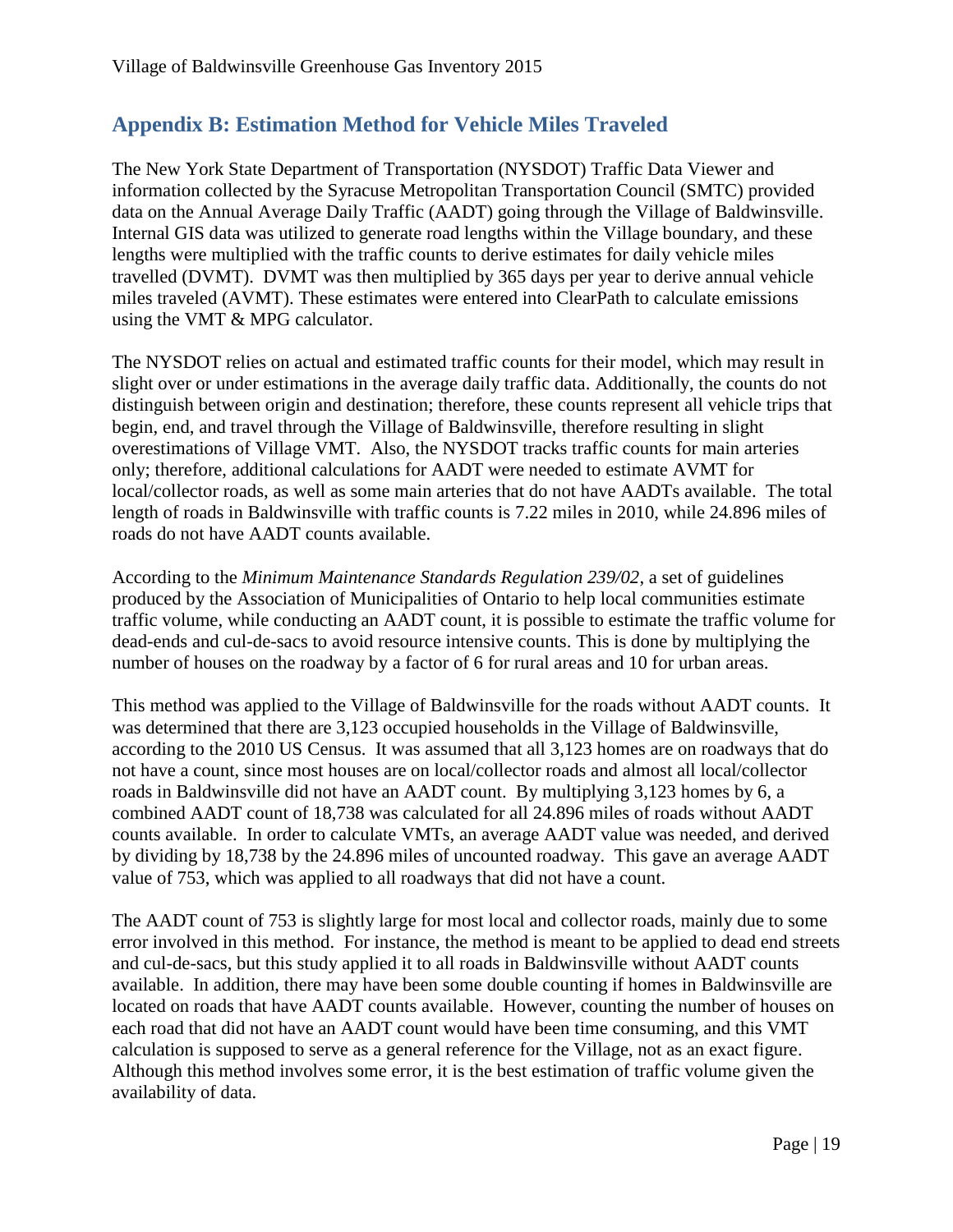| <b>BEGINDESC</b>                          | <b>ENDDESC</b>                     | <b>TDV_ROUTE</b>                           | <b>AADT</b> | <b>LENGTH</b><br>(MILES) | <b>LENGTH IN</b><br><b>VILLAGE</b><br>(MILES) | <b>RATIO OF</b><br><b>LENGTH IN</b><br><b>VILLAGE</b> | <b>DVMT</b> |
|-------------------------------------------|------------------------------------|--------------------------------------------|-------------|--------------------------|-----------------------------------------------|-------------------------------------------------------|-------------|
| RTS 31 & 370                              | <b>JCT RT 690</b>                  | <b>NY48</b>                                | 4374        | 2.368                    | 0.947                                         | 0.400                                                 | 4,142.634   |
| CR 92 OLD RT 31                           | RTS 31 & 370                       | <b>NY48</b>                                | 14886       | 0.211                    | 0.211                                         | 1.000                                                 | 3,139.562   |
| <b>CR 159 VAN</b><br><b>BUREN RD</b>      | CR 92 OLD RT 31                    | <b>NY48</b>                                | 9113        | 0.880                    | 0.559                                         | 0.635                                                 | 5,092.782   |
| START 31/370<br><b>OLAP</b>               | RT 48                              | NY370                                      | 5993        | 1.570                    | 0.555                                         | 0.353                                                 | 3,324.445   |
| <b>CR 159 VAN</b><br><b>BUREN RD OVER</b> | START 31/690<br><b>OLAP</b>        | NY690                                      | 20355       | 2.627                    | 1.033                                         | 0.393                                                 | 21,035.758  |
| <b>END 31/370 OLAP</b>                    | <b>START 31/631</b><br><b>OLAP</b> | NY31                                       | 11022       | 0.990                    | 0.498                                         | 0.503                                                 | 5,489.892   |
| <b>DOWNER ST</b>                          | <b>VILLAGE LINE</b>                | <b>CANTON ST</b>                           | 1632        | 1.027                    | 1.027                                         | 1.000                                                 | 1,676.729   |
| RT 370                                    | START 31/631<br><b>OLAP</b>        | NY631.<br><b>BALDWINSVIL</b><br><b>BYP</b> | 2033        | 0.800                    | 0.506                                         | 0.632                                                 | 1,028.188   |
| <b>NYS 31</b>                             | <b>VILLAGE LINE</b>                | <b>SIXTY RD</b>                            | 2207        | 0.278                    | 0.278                                         | 1.000                                                 | 612.547     |
| <b>END 31/370 OLAP</b>                    | RIVER RD COLD<br><b>SPRINGS</b>    | NY370                                      | 7436        | 4.090                    | 0.515                                         | 0.126                                                 | 3,831.262   |
| RT 48                                     | <b>END 31/370 OLAP</b>             | NY31                                       | 19713       | 0.301                    | 0.301                                         | 1.000                                                 | 5,930.652   |
| <b>SYRACUSE ST</b>                        | <b>VILLAGE LINE</b>                | <b>DOWNER ST</b>                           | 8228        | 0.790                    | 0.790                                         | 1.000                                                 | 6,501.259   |

**Total DVMT:** 61,805.71

Days per year: 365

**Total Annual VMT (AVMT): 22,559,084.21**

| Table 3: 2010 Village of Baldwinsville Traffic Data for Road Segments with Available AADT |  |
|-------------------------------------------------------------------------------------------|--|
|-------------------------------------------------------------------------------------------|--|

| # occupied housing units:                                 | 3,123     |
|-----------------------------------------------------------|-----------|
| <b>Total AADT</b> for roads not                           |           |
| accounted for above:                                      | 18,738    |
| Days per year:                                            | 365       |
| <b>Average AADT</b> for roads not<br>accounted for above: | 753       |
| <b>Total Annual VMT for manually</b><br>calculated roads: | 6,839,370 |

**Table 4: 2010 Village of Baldwinsville Traffic Data for Road Segments without Available AADT**

AVMT for road segments with available AADT and for road segments without available AADT were then added to generate total AVMT for the Village of Baldwinsville, 29,398,454.209 miles in 2010.